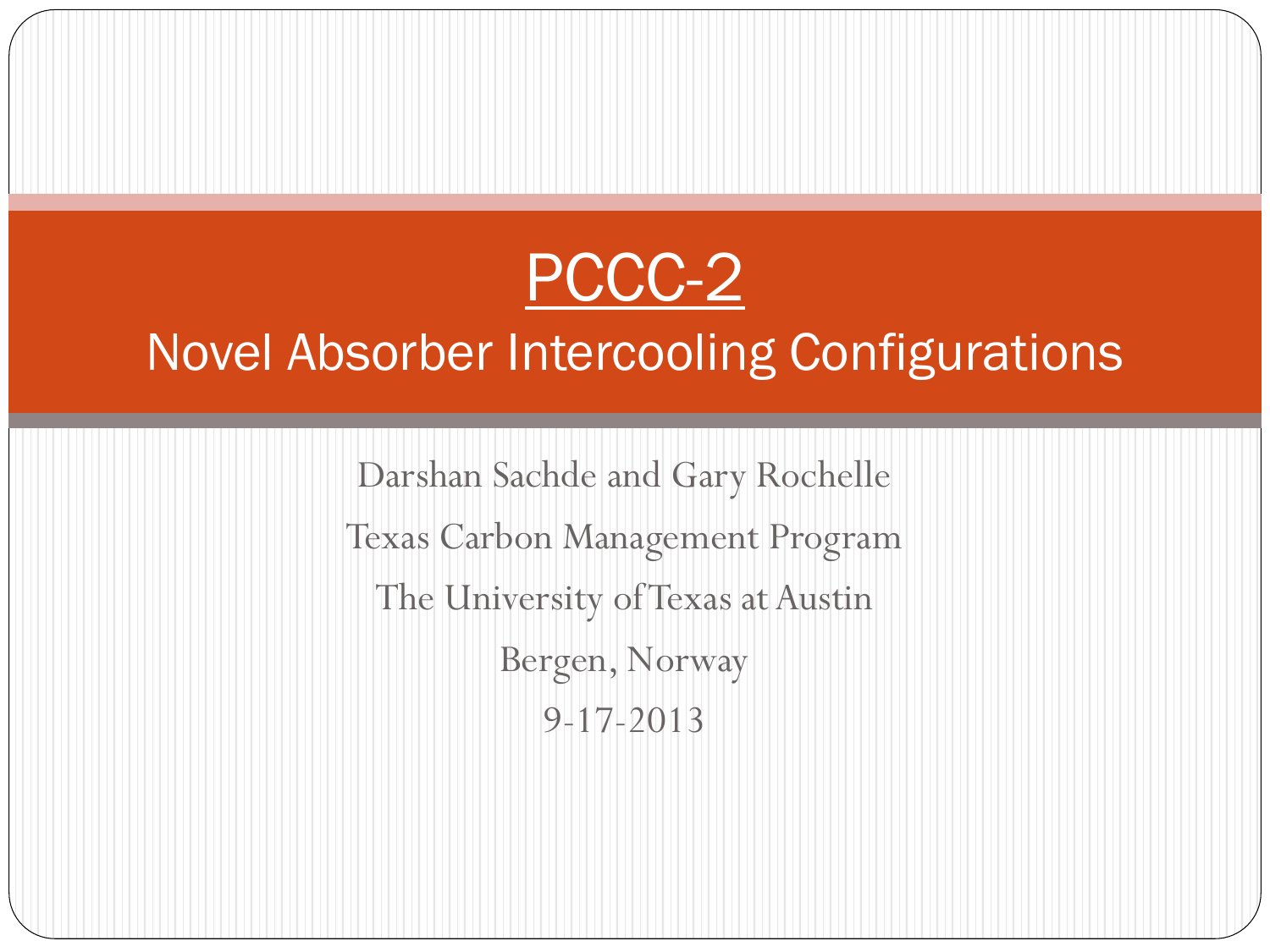## **Overview**

- Modeling Framework (Aspen Plus<sup>®</sup>)
- Intercooling Configuration Comparison Study
	- In-and-Out vs. Recycle Intercooling
	- Results
- Conclusions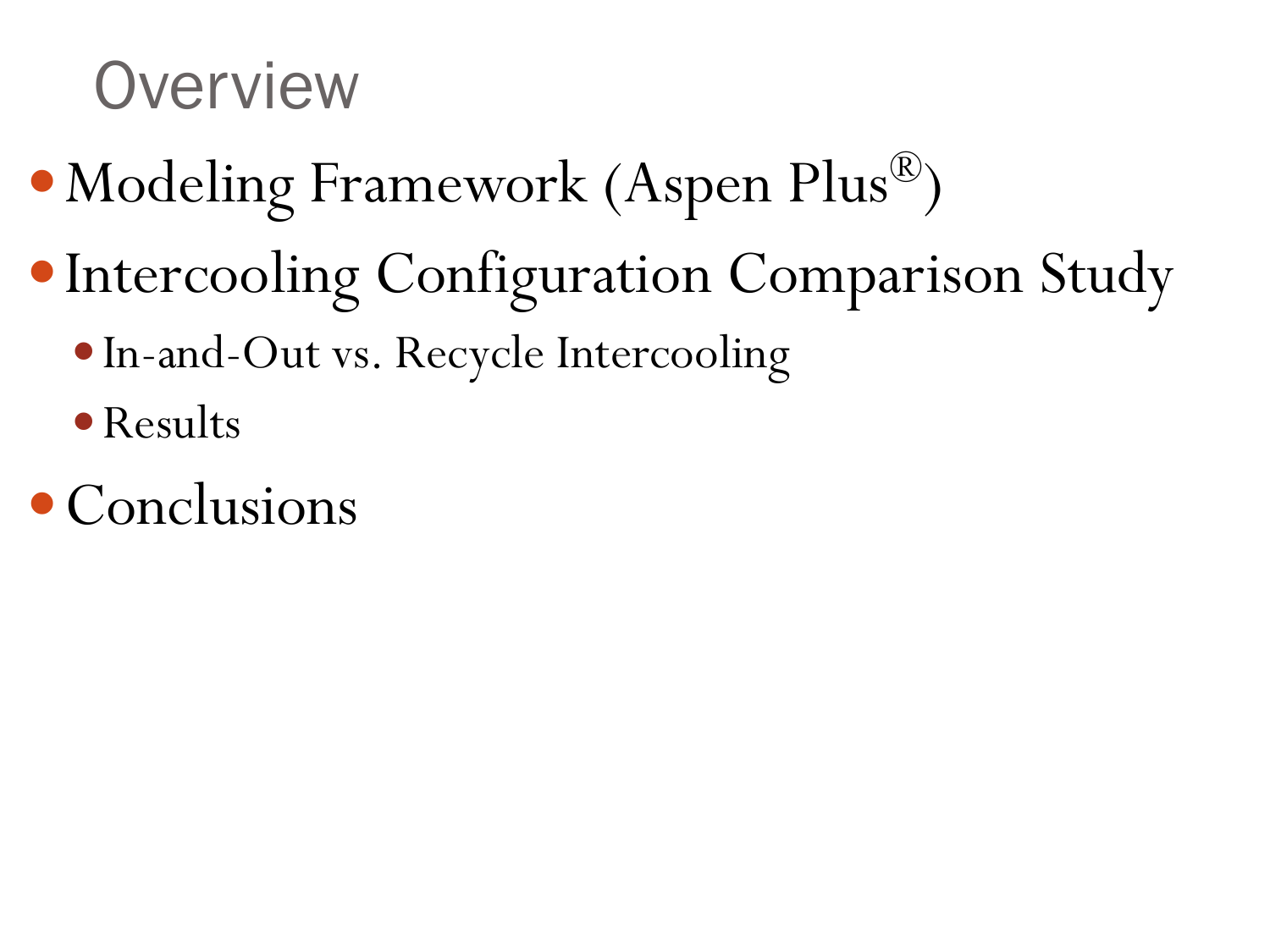# Modeling Framework: Rate Based Absorber

- Solvent Model :Thermodynamic and Kinetic PZ Model ("Independence", Frailie 2012, Aspen Plus® )
	- 1. Thermo: e-NRTL with regressed model parameters to fit experimental data (amine volatility, VLE, heat capacity, speciation/NMR)
	- **2. Kinetics/Mass Transfer**: Regress rate constant and diffusion coefficient parameters using wetted wall column data
- Packing Mass Transfer Model (Tsai, Wang)
	- 1. Regress pilot scale air-water column data for variety of packing and hydraulic conditions
	- $k_L = f(u_L/a_p)$ , packing geometry,  $\mu$ )
	- $k_g = f(u_G/a_p)$ , packing geometry)
	- $a_e = f(u_L/a_p, \rho_L, \sigma)$
- Aspen Plus<sup>®</sup> RateSep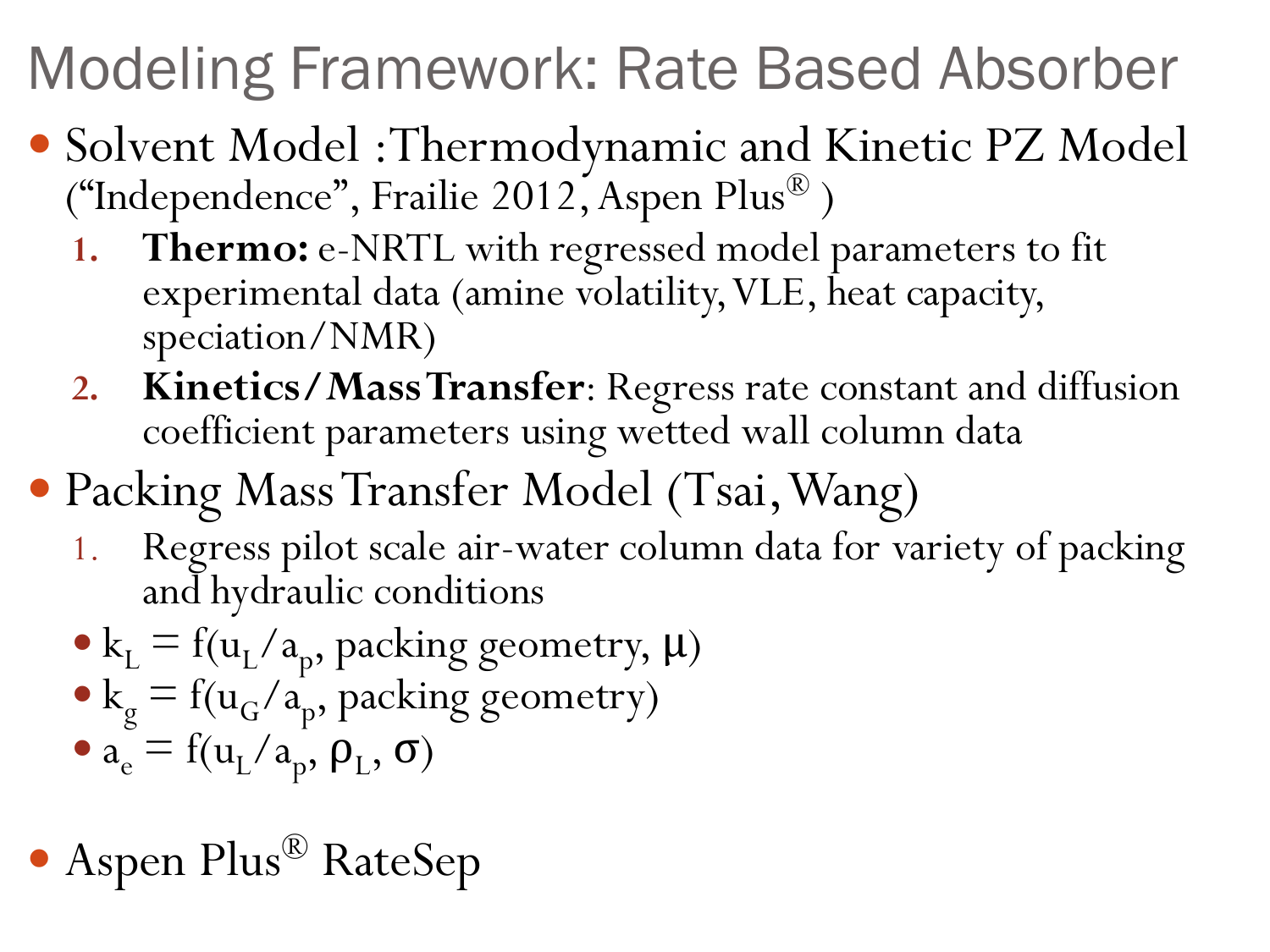## Intercooling Comparison Study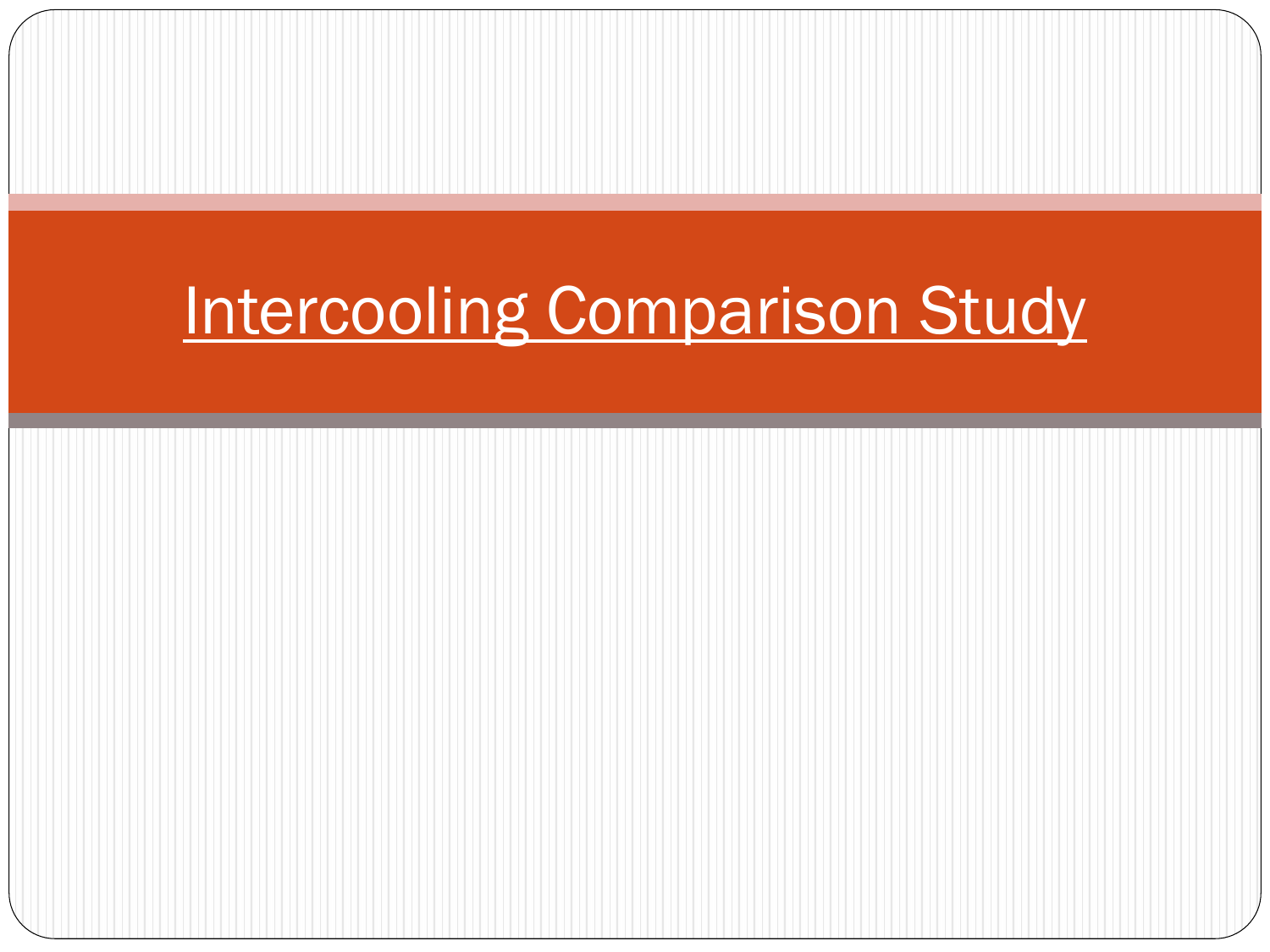- Comparison of Intercooling Configurations
	- $\bullet$  NGCC (4% CO<sub>2</sub>)
		- 8m PZ solvent
		- LLDG =  $0.25$  mols  $CO<sub>2</sub>/$  mols alkalinity
		- $\bullet$  90% CO<sub>2</sub> Removal
	- 4 Configurations
		- No Intercooling (Baseline)
		- In and Out Intercooling
		- Recycle with Bypass (Cooled solvent sent to section below)
		- Isothermal  $(\partial 40^{\circ}$ C (Ideal)
	- Compare Packing Requirement and Rich Loading/Solvent Rate (proxy for energy performance)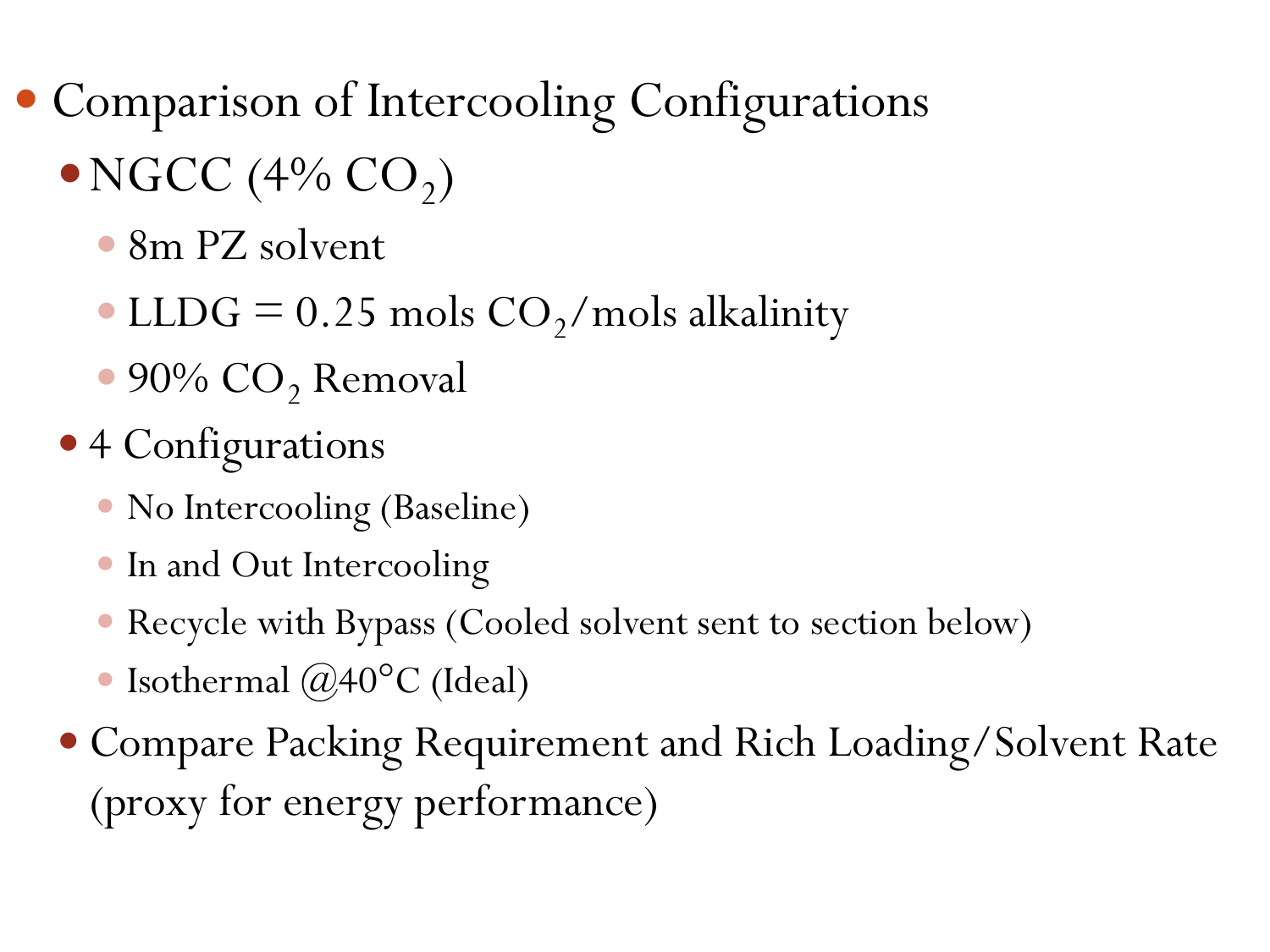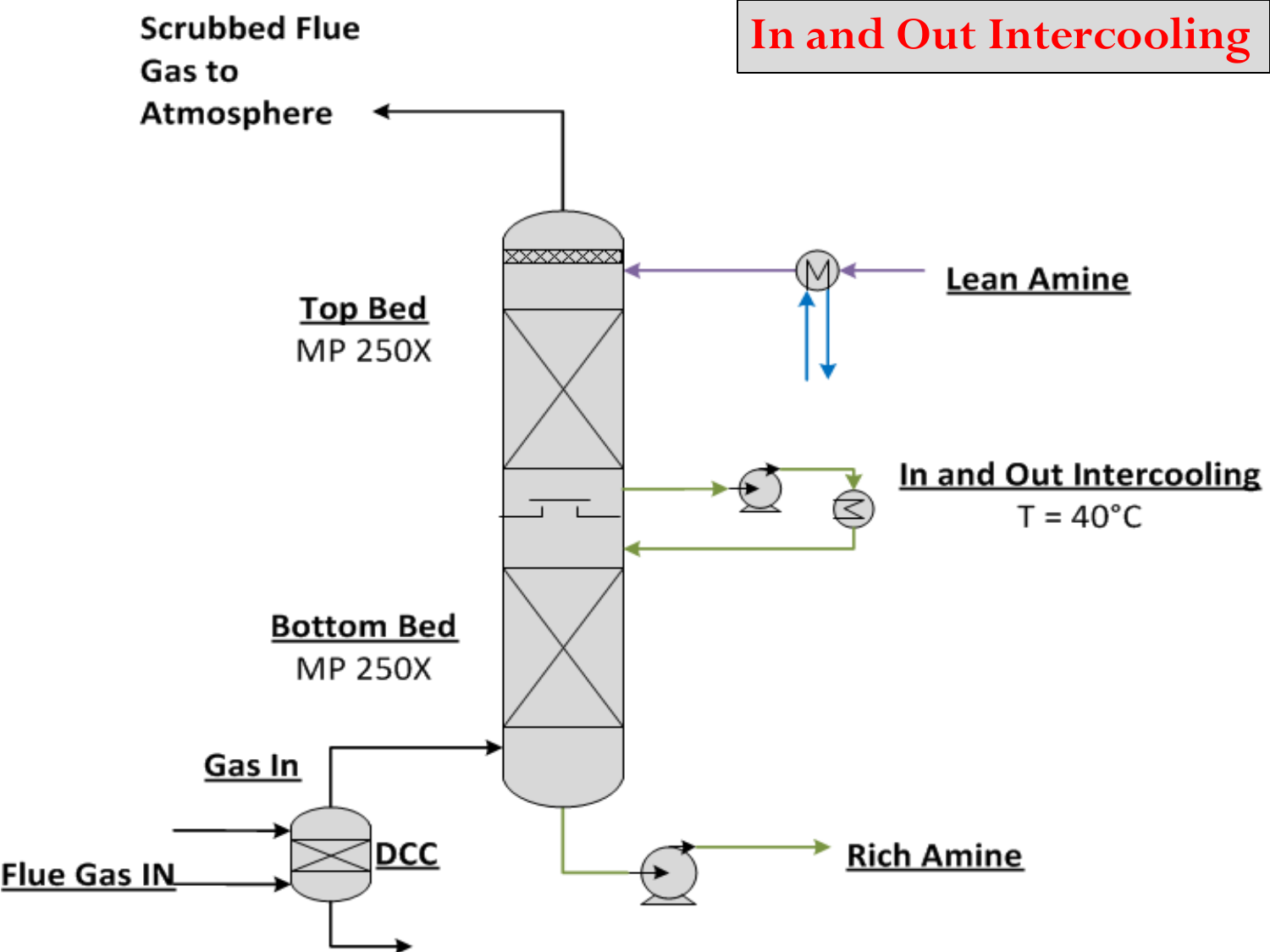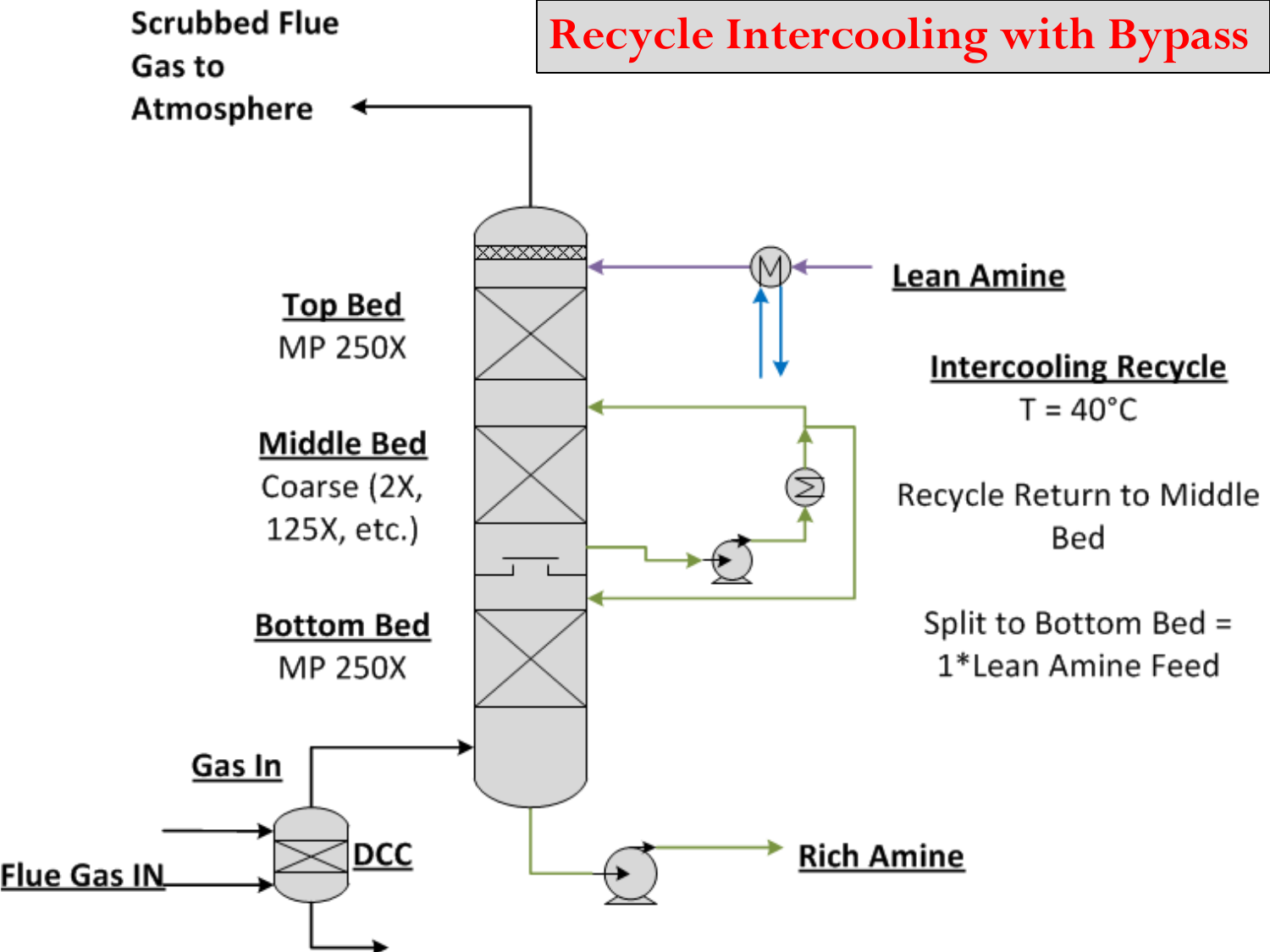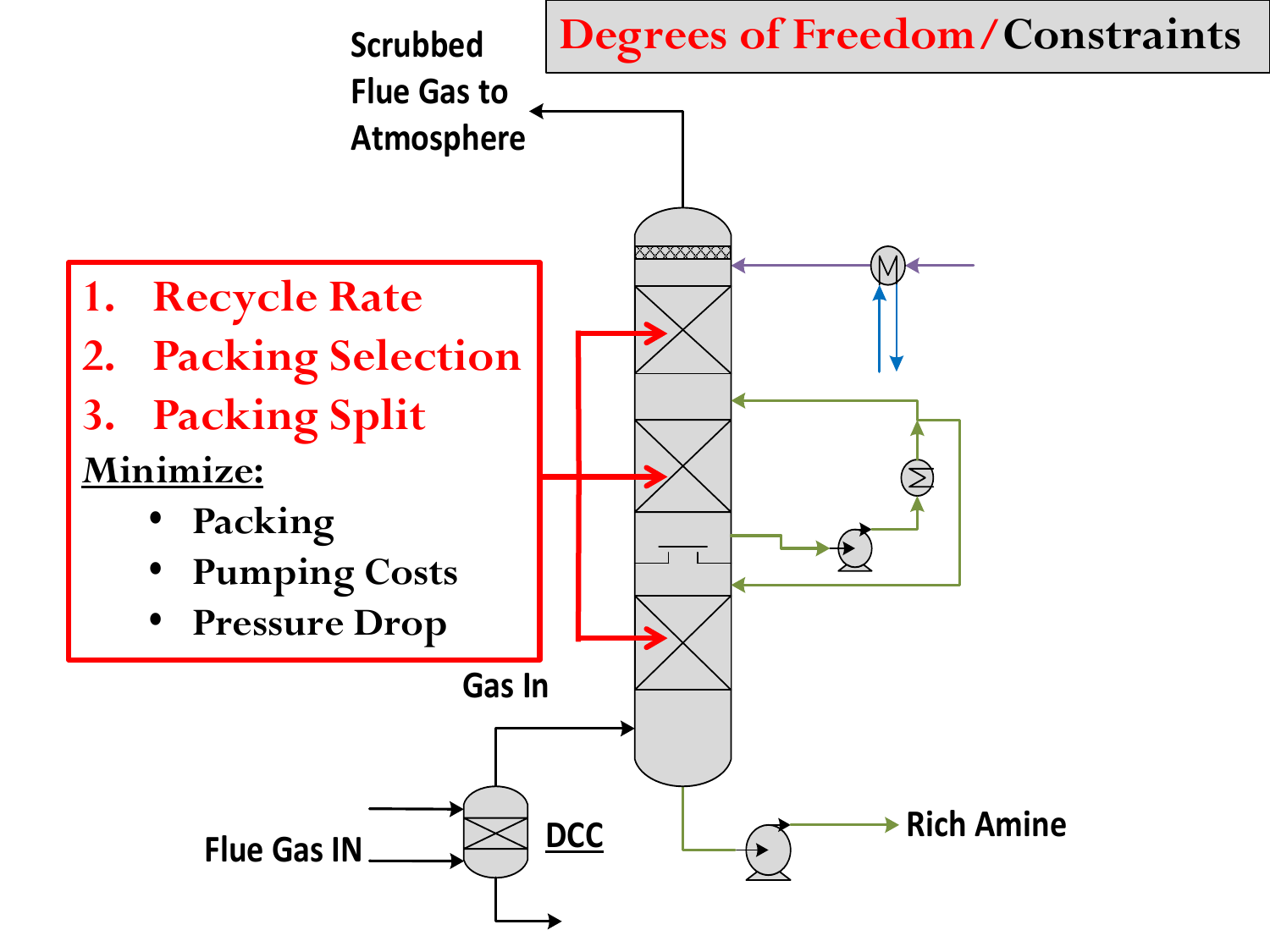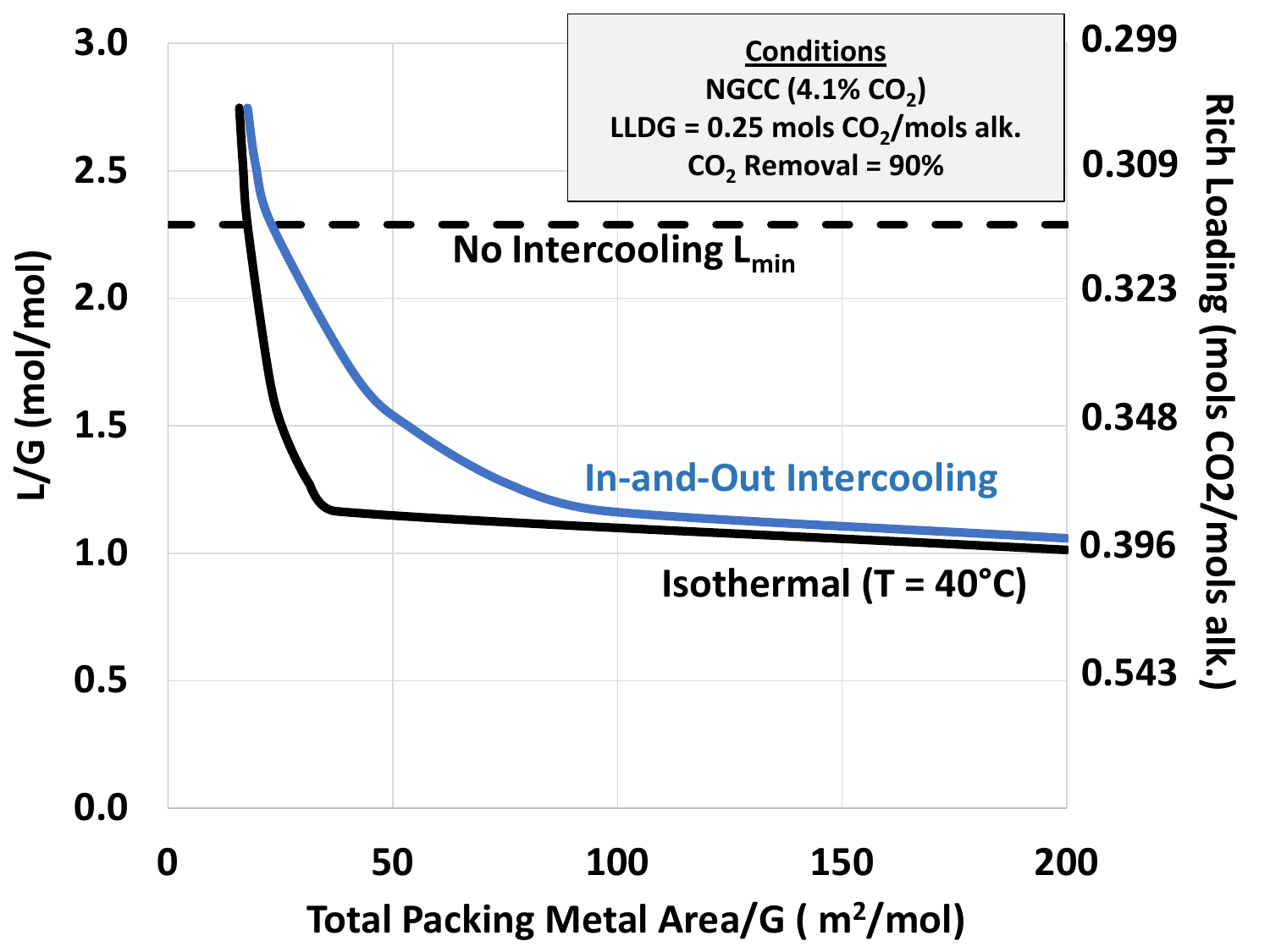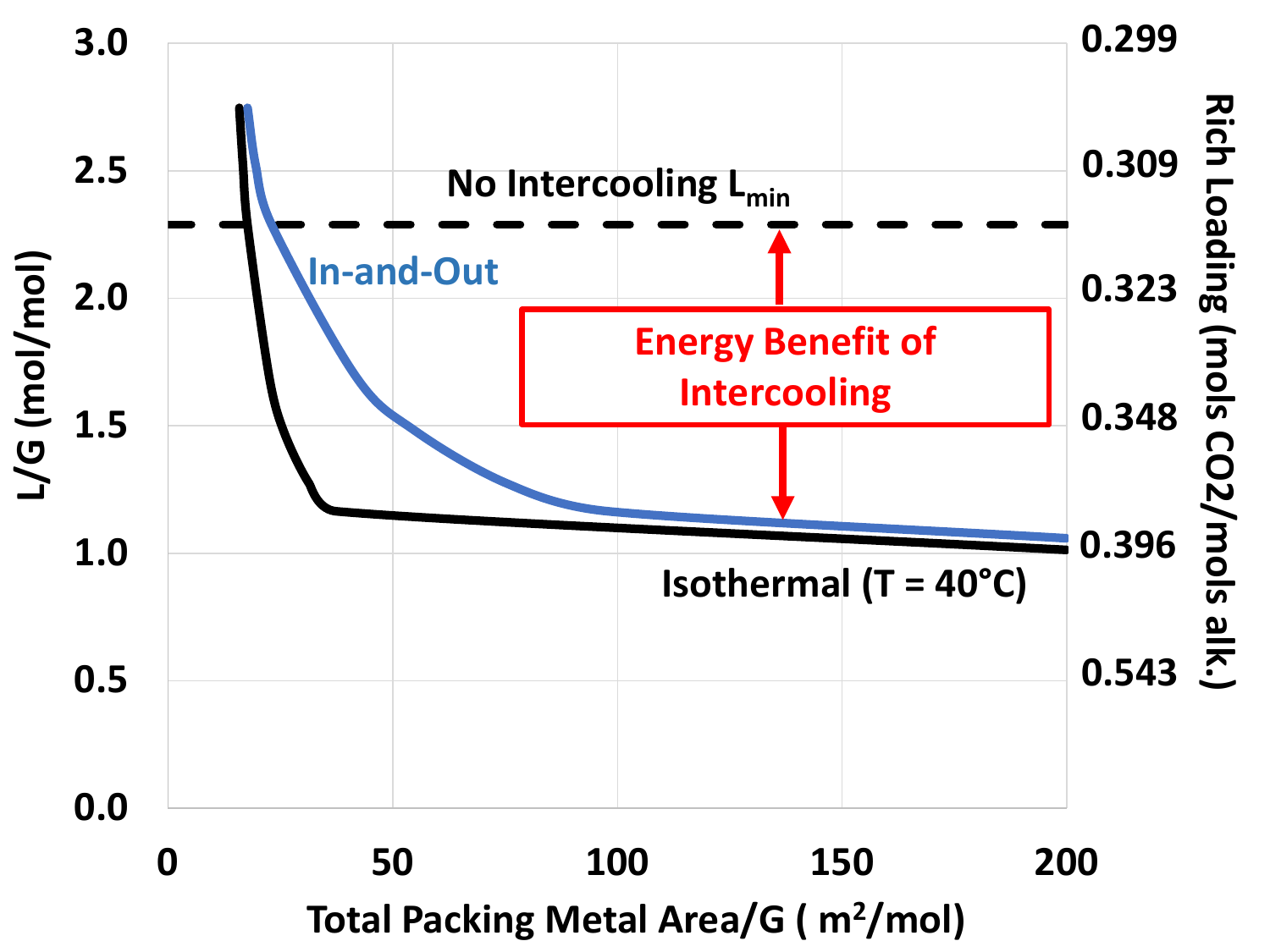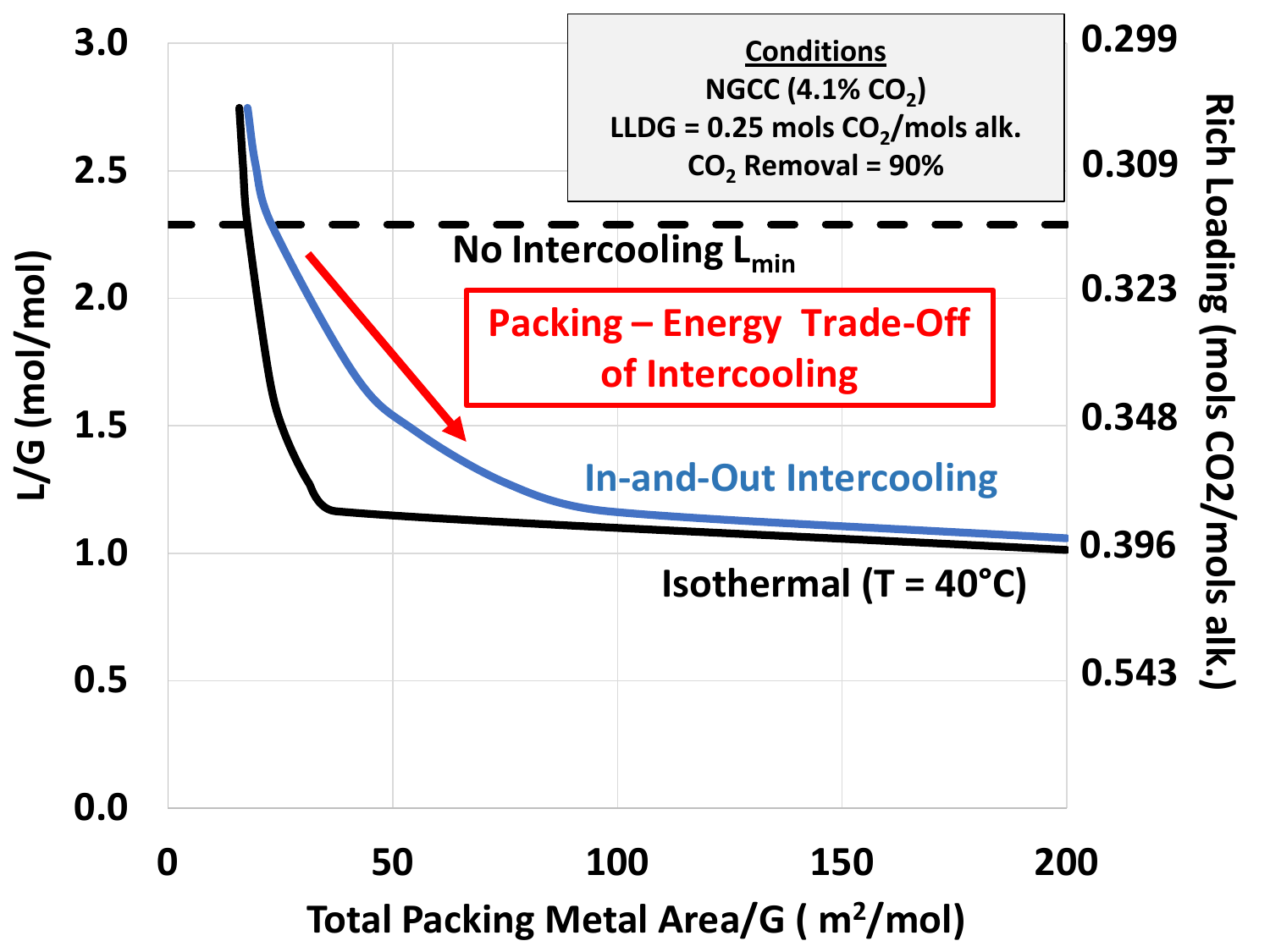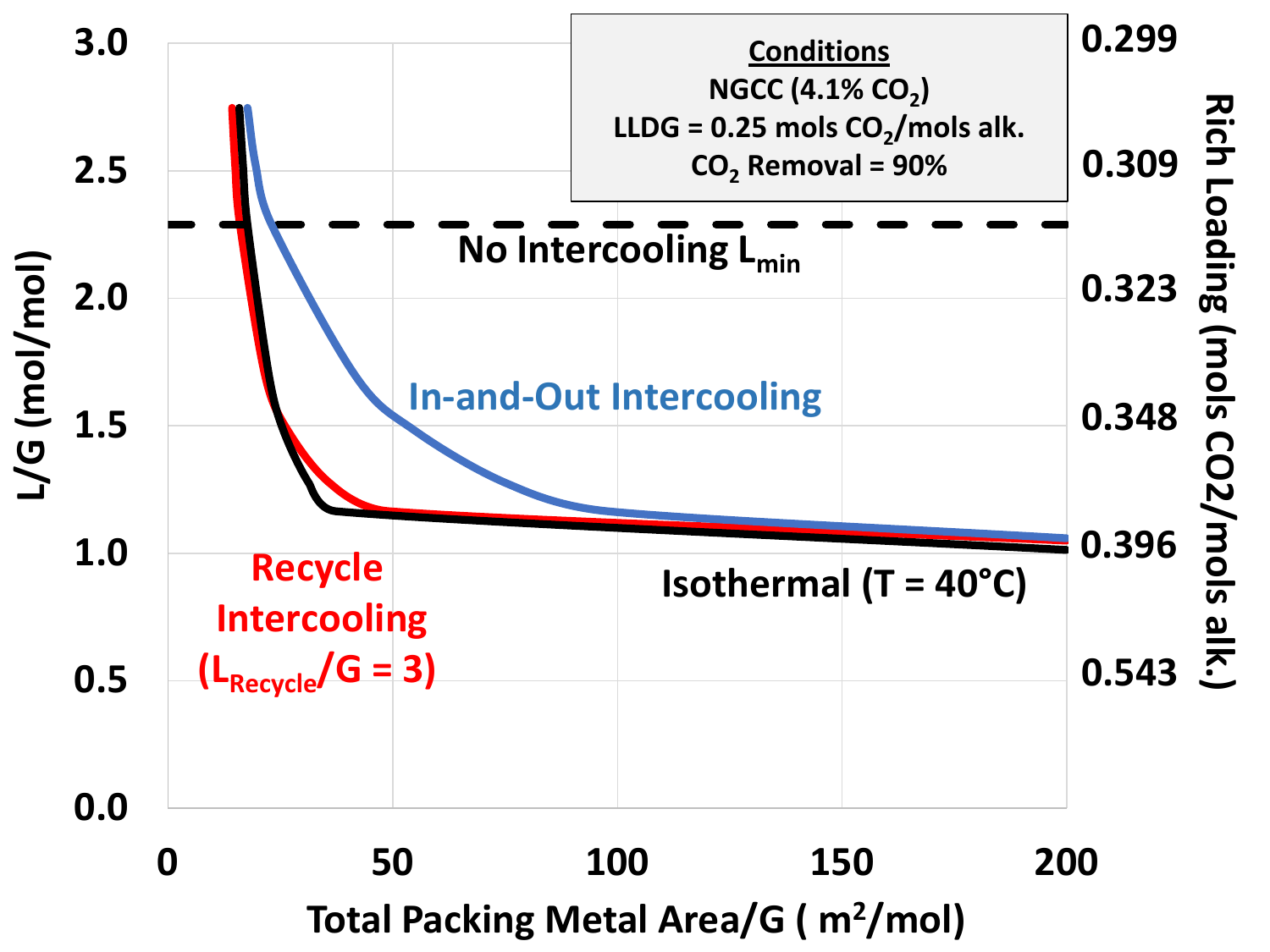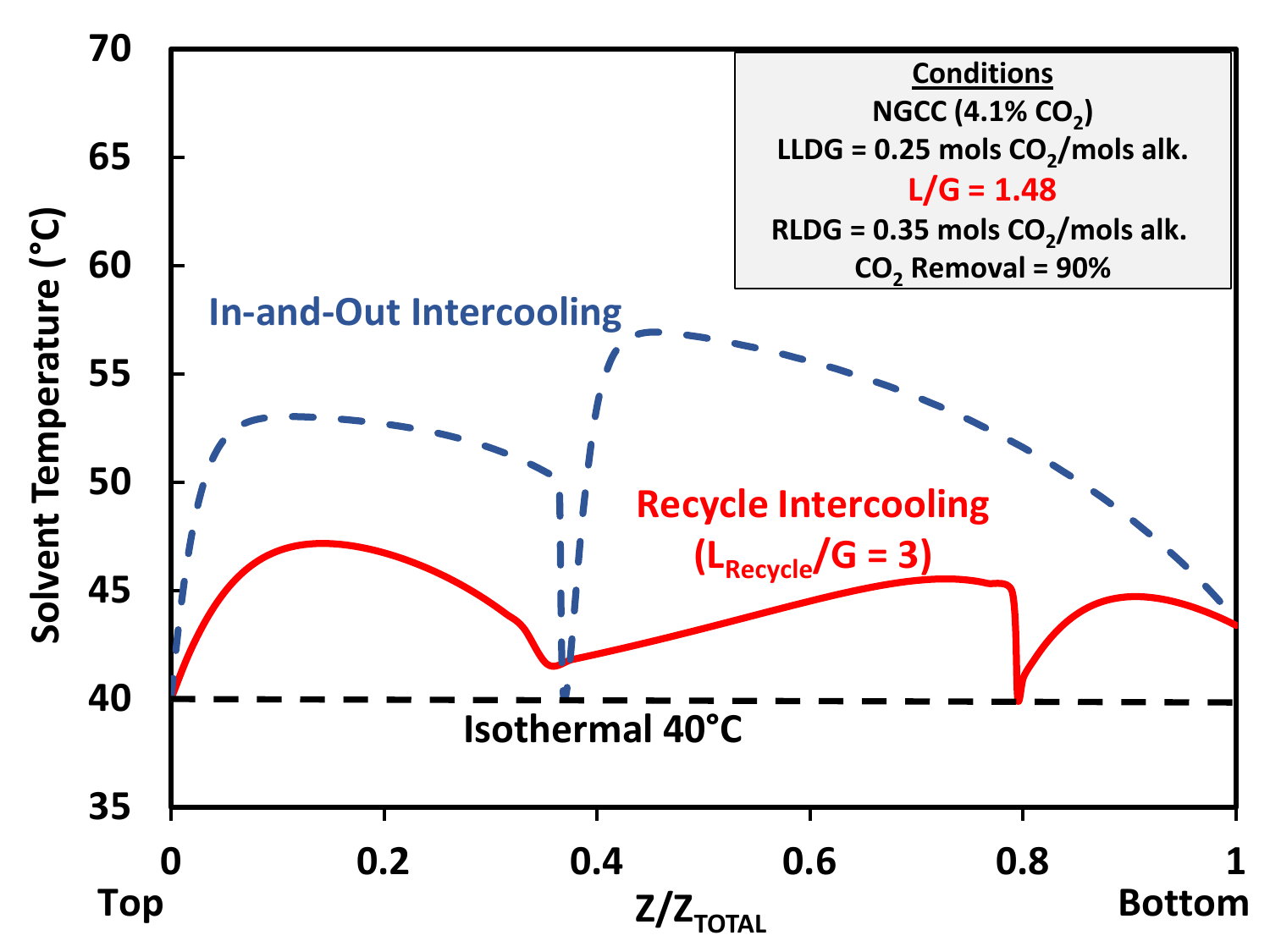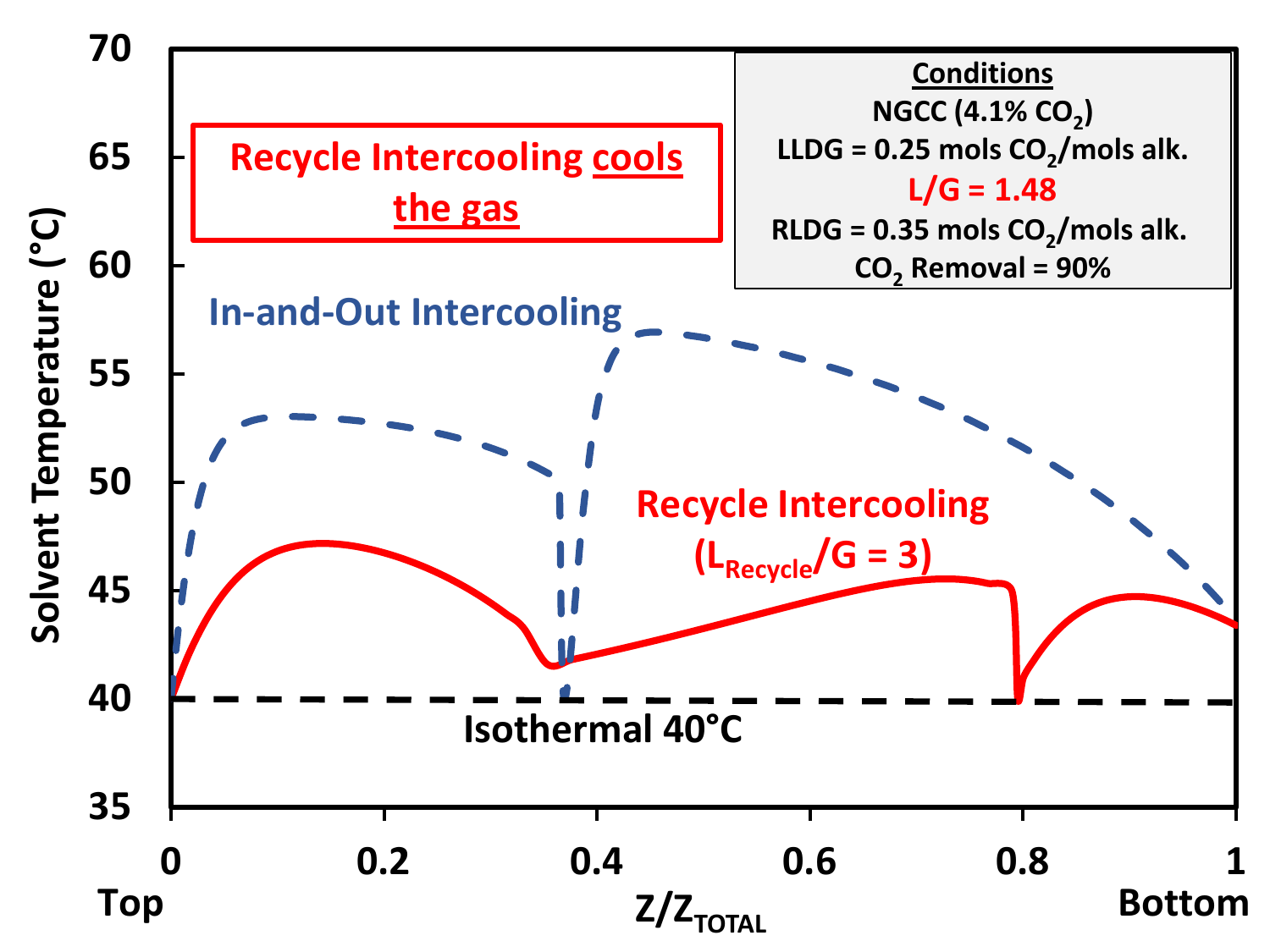## Mass Transfer Effects

$$
\frac{k_L}{D_{AB}^{0.5}} \sim \left(\frac{u_L}{a_P}\right)^{0.63}
$$

$$
\frac{a_e}{a_p} \sim \left(\frac{u_L}{a_P}\right)^{0.16}
$$

- $u_L/a_p =$  Liquid rate per perimeter (high recycle rate/coarse packing)
	- Increased surface to bulk mixing (surface renewal)
	- Enhanced wetted area from droplets, rippling of solvent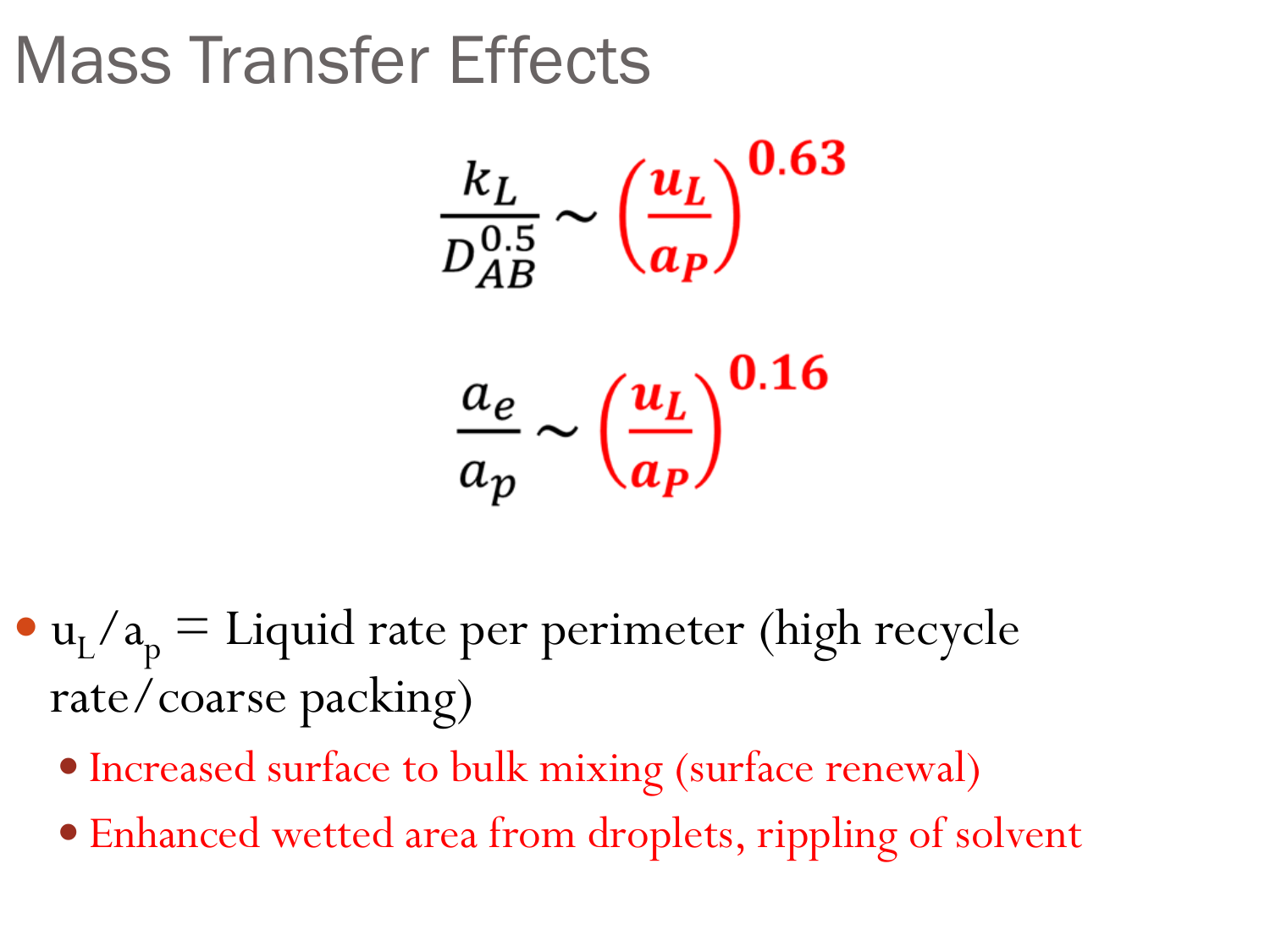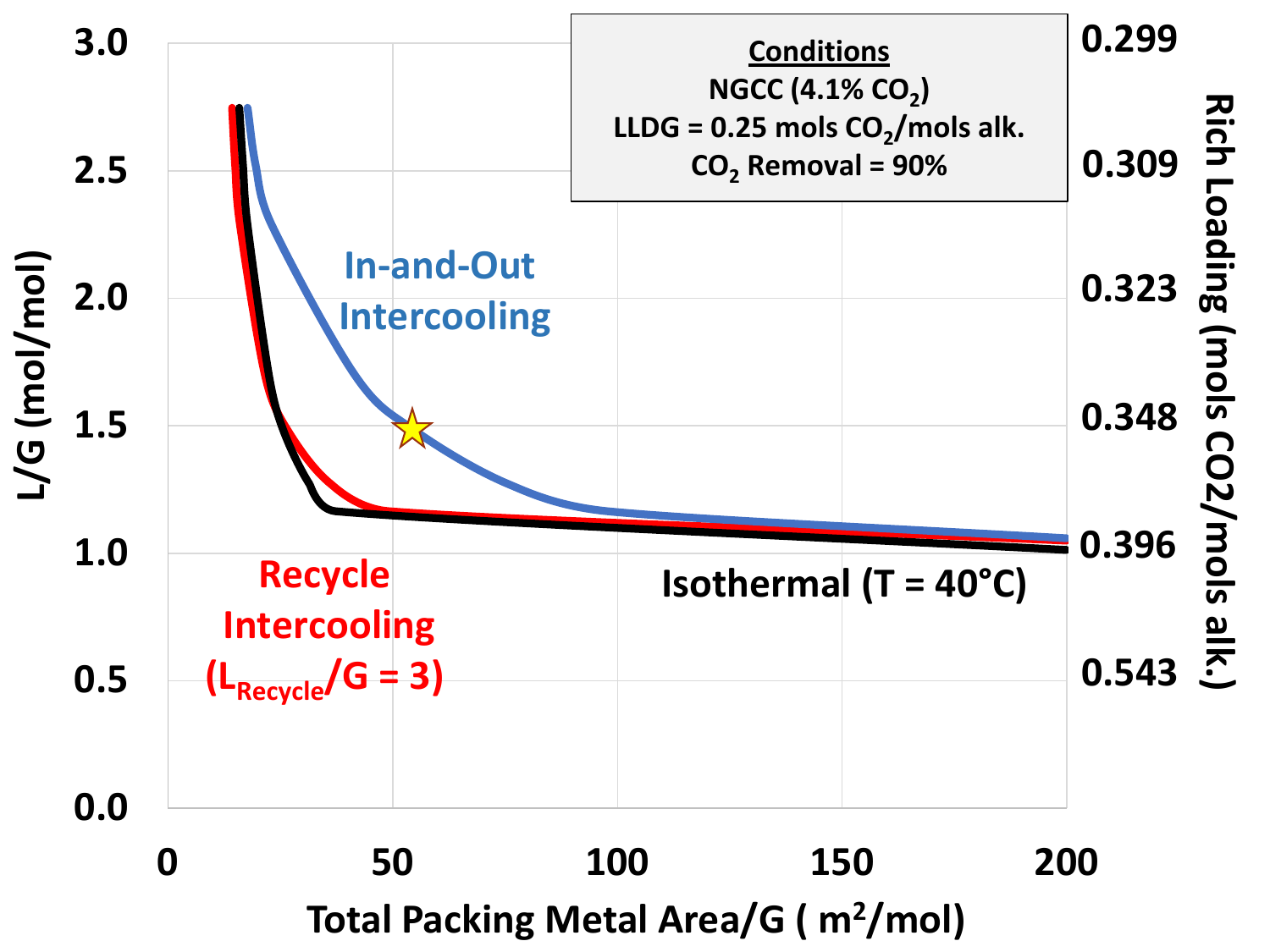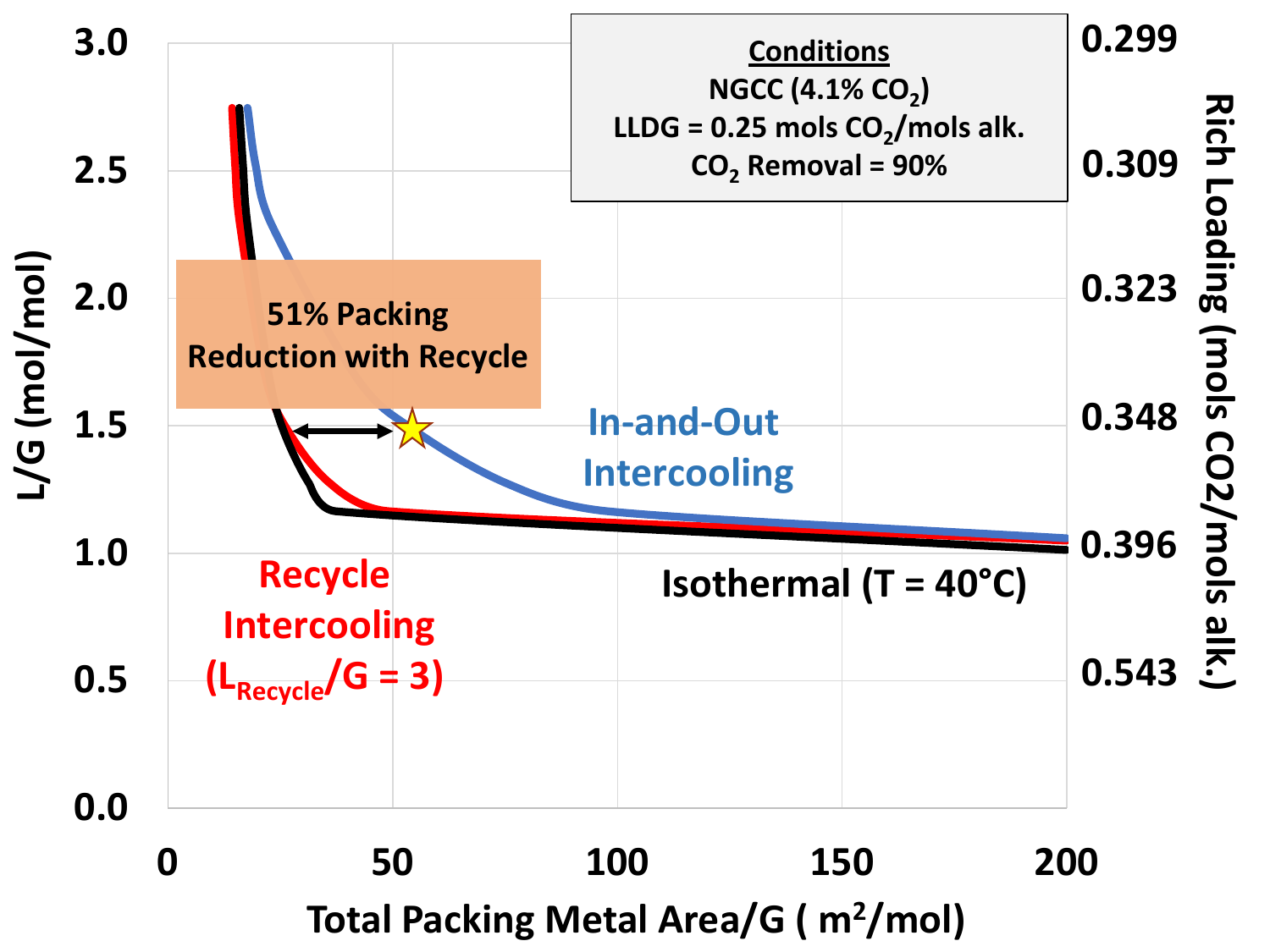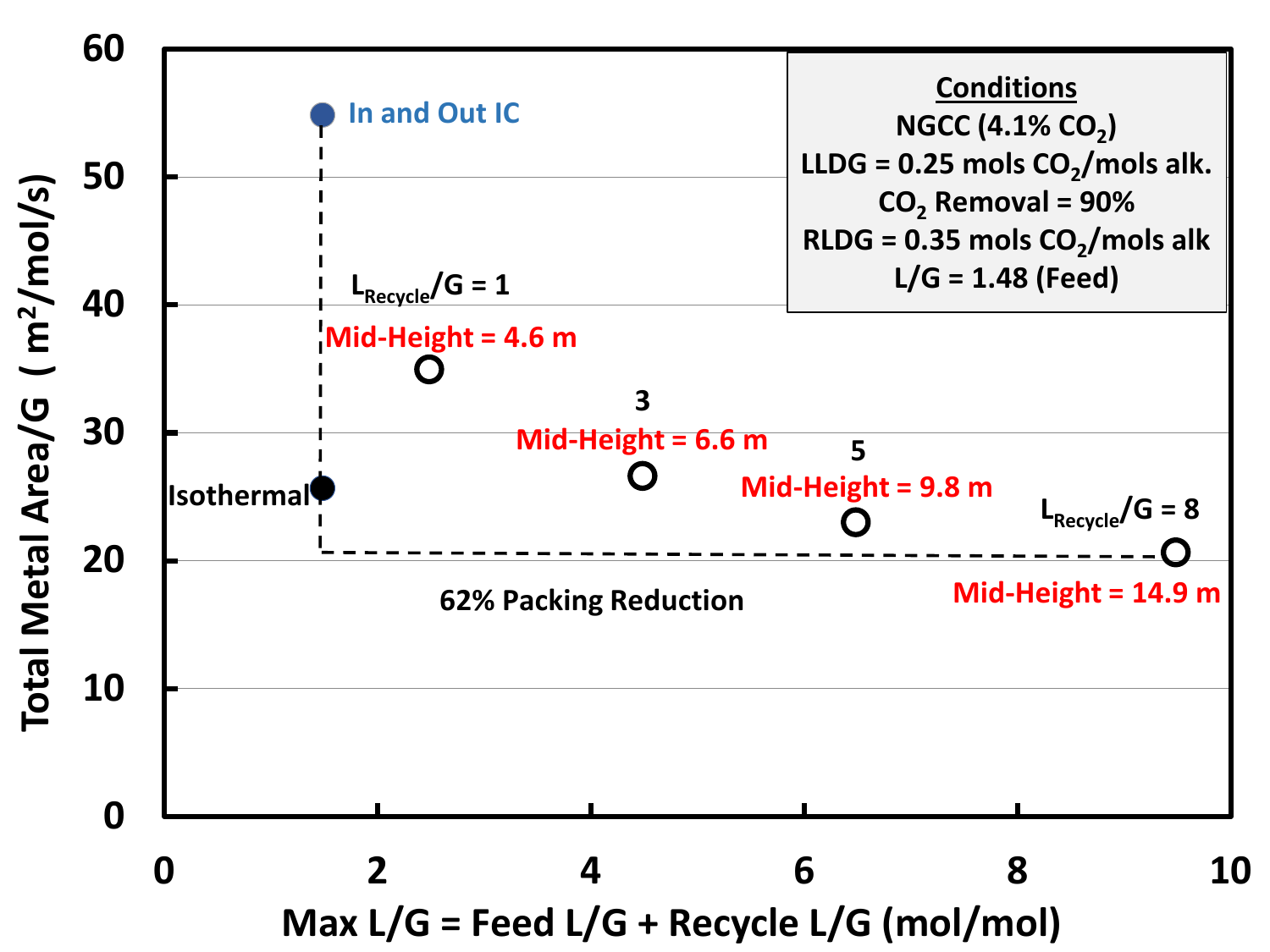### Conclusions

- Intercooling can provide significant energy benefits
	- Addresses temperature related mass transfer pinch
	- All intercooling designs approach similar minimum solvent rate (max RLDG) in the limit of infinite packing
	- **In-and-Out Intercooling requires additional packing** to realize energy benefits
- Recycle intercooling achieves energy benefits while minimizing additional packing requirement
	- $\bullet$  Lower average column temperature  $=$  Larger driving forces
	- Enhanced mass transfer via turbulence in recycle section
- Economic optimization required to identify operating conditions for recycle intercooling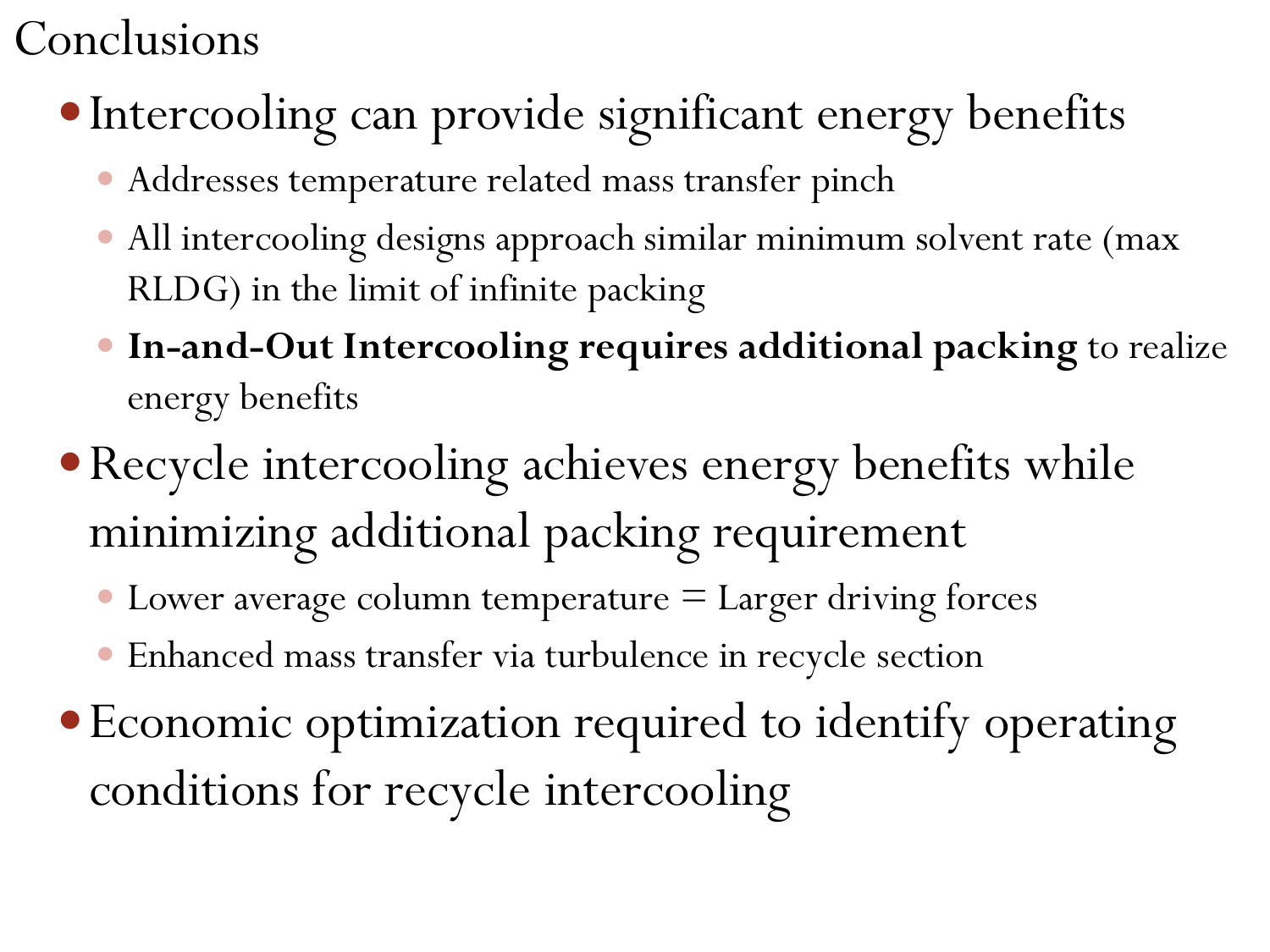### Acknowledgements

- Texas Carbon Management Program Sponsors
- Rochelle Research Group Members
- Contributions to current work from Peter Frailie, Chao Wang, Dr. Robert Tsai, and Yong Kim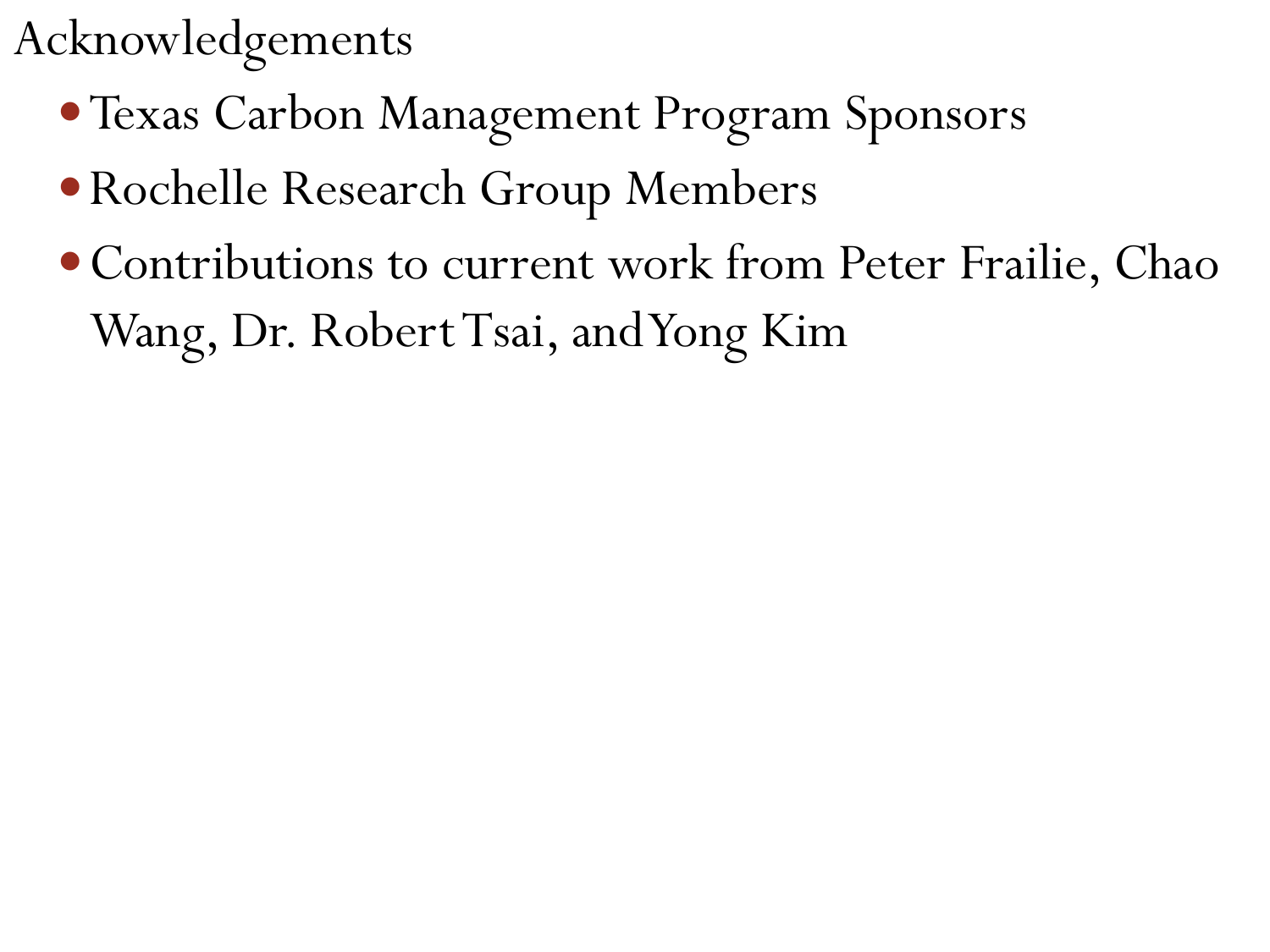### UTCCS-2 January 28-30, 2014 Austin, TX

#### Open to sponsors of the Texas Carbon Management Program And to non-profit institutions with presentations Titles and abstracts due October 15, 2013 to gtr@che.utexas.edu



**October 5 - 9, 2014 | AUSTIN, TX - USA**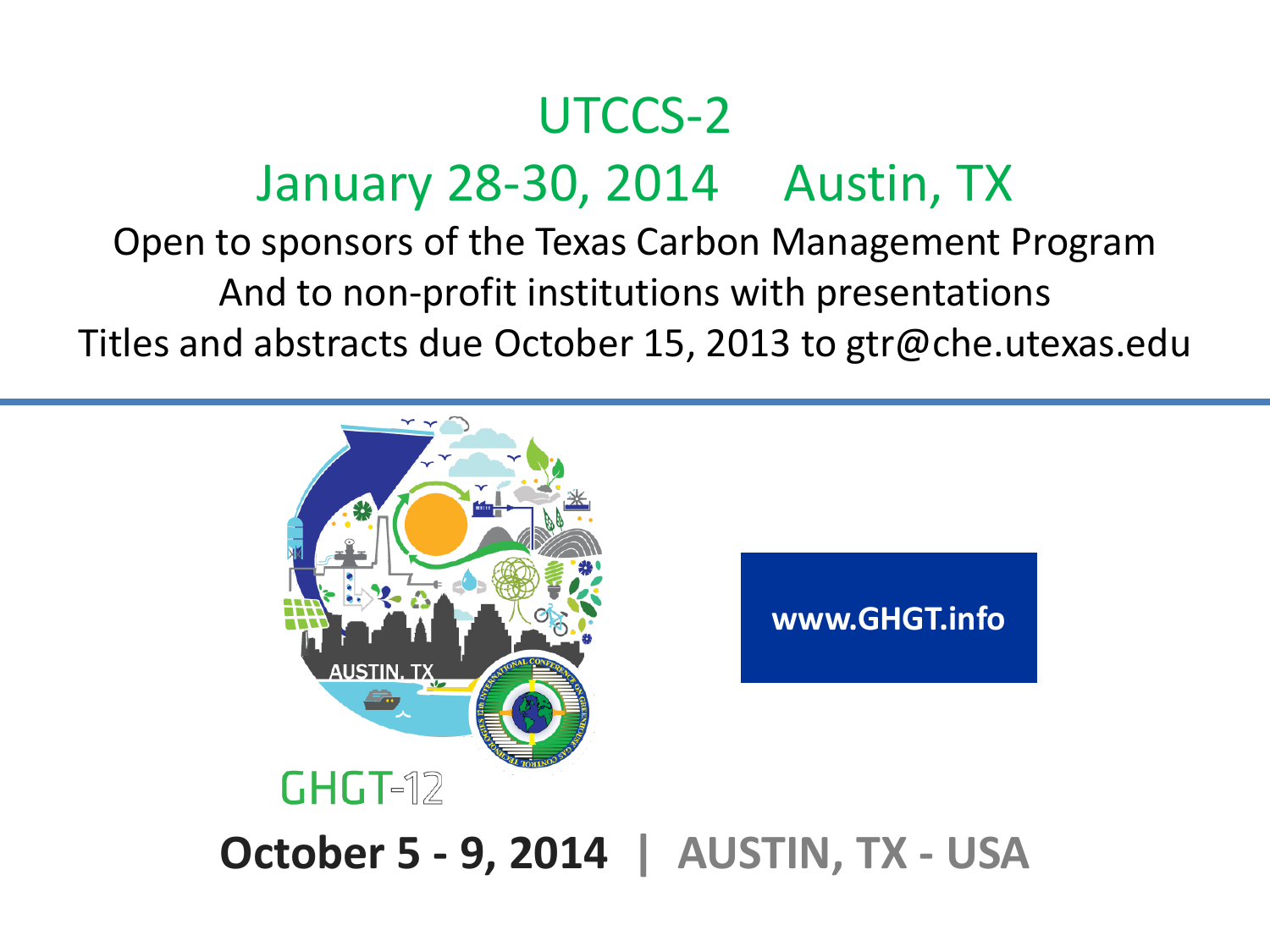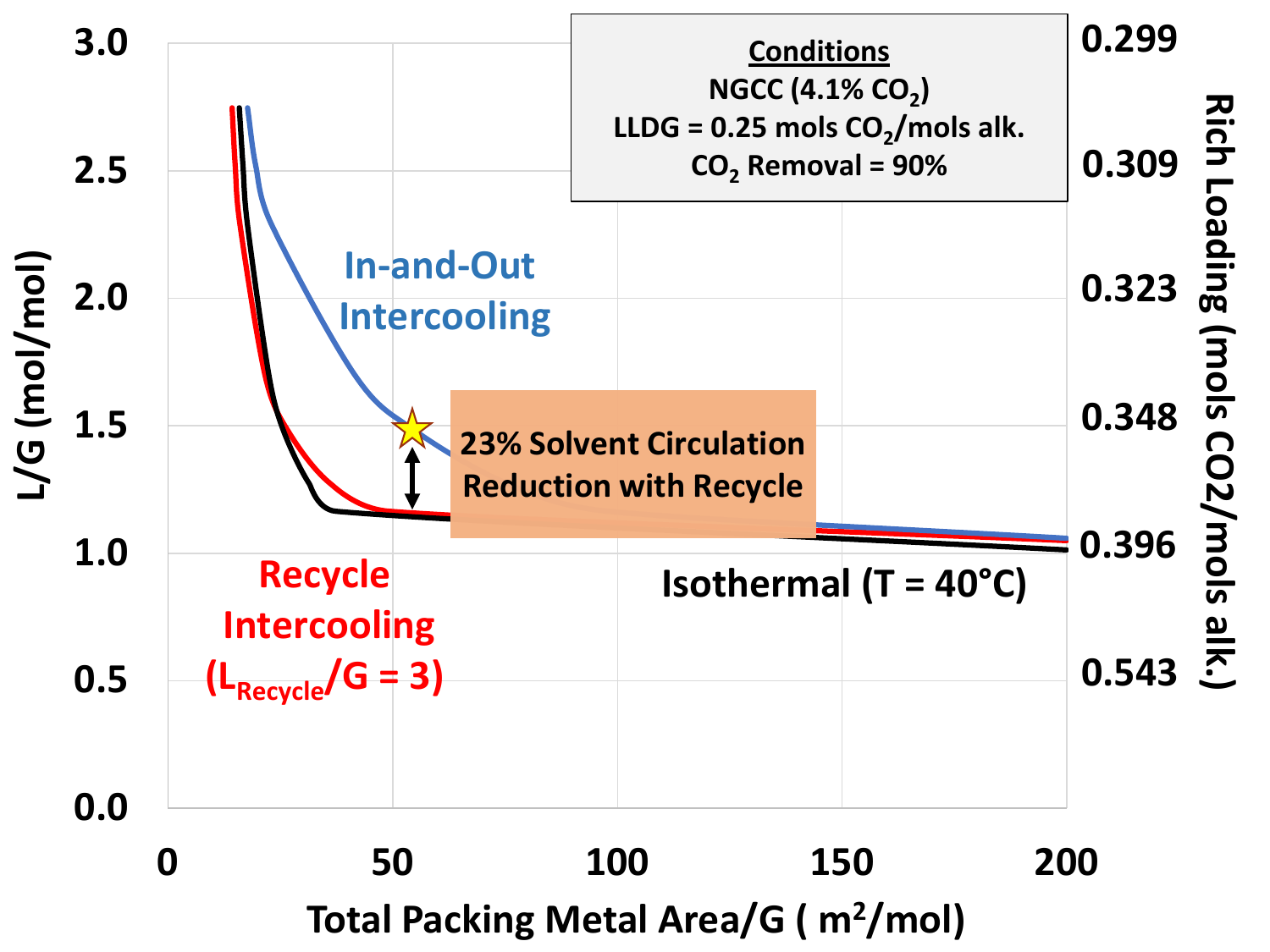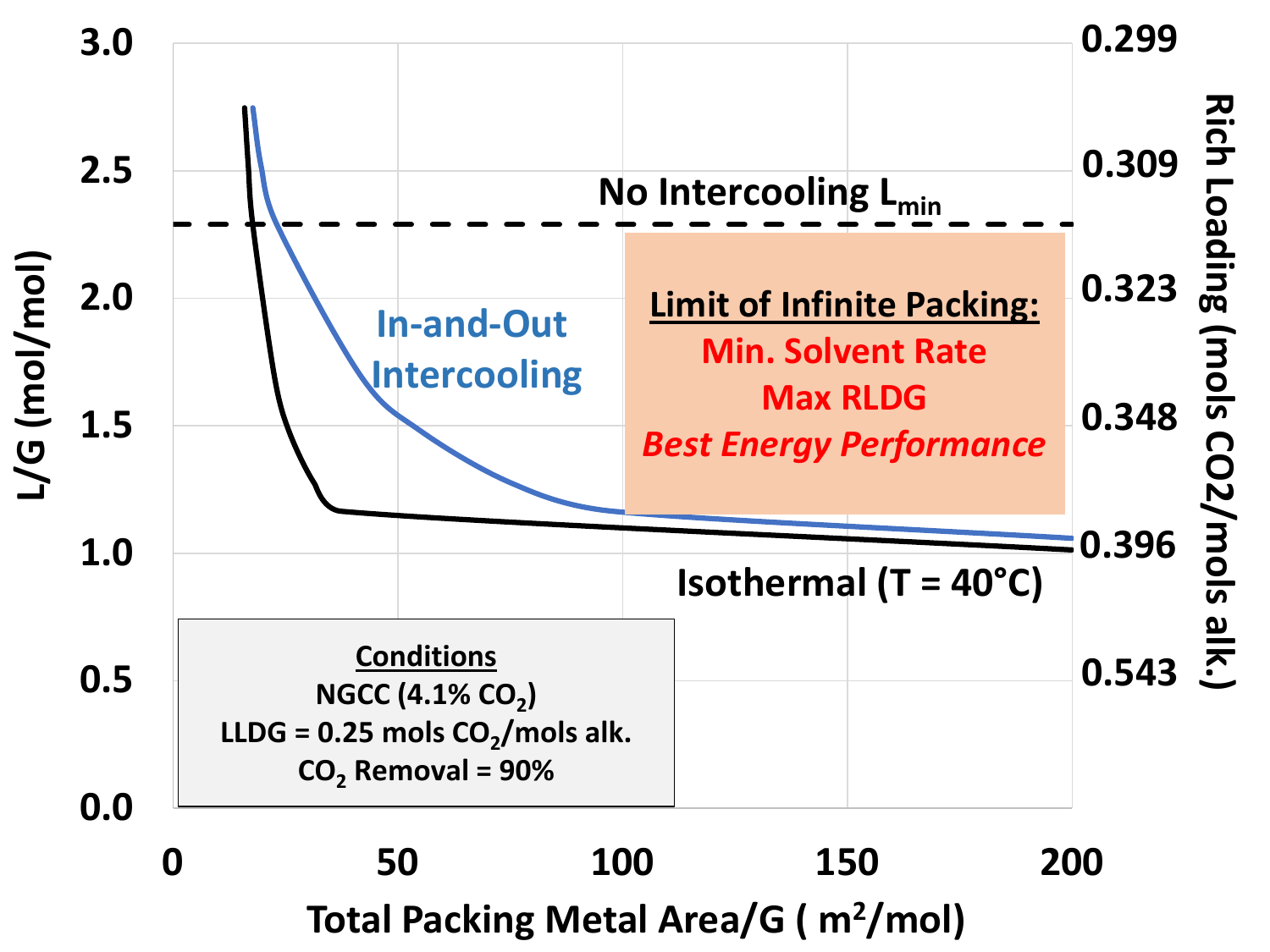### Why Recycle Intercooling?

- Developed originally for NGCC application
	- Low L/G heat carried in *gas* (T bulge at top of column)
	- Recycle: High L/G in well-mixed section of packing *COOL GAS*
- Additional Benefit: High Liquid Rate (recycle) per wetted perimeter (coarse packing)
	- Turbulence on liquid side in recycle section:
		- 1. Additional gas-liquid contact area
		- 2. Enhanced surface renewal of liquid due to turbulence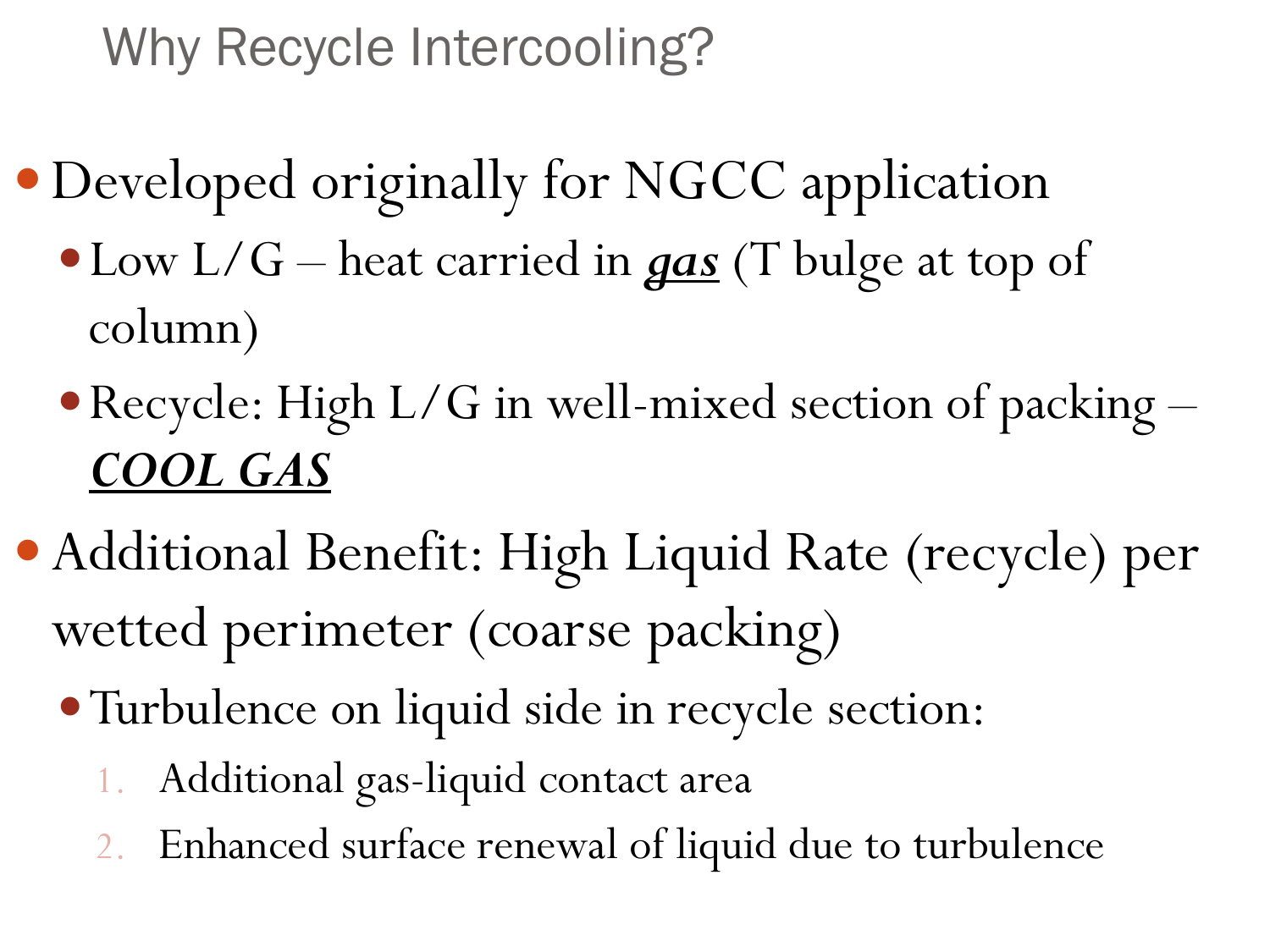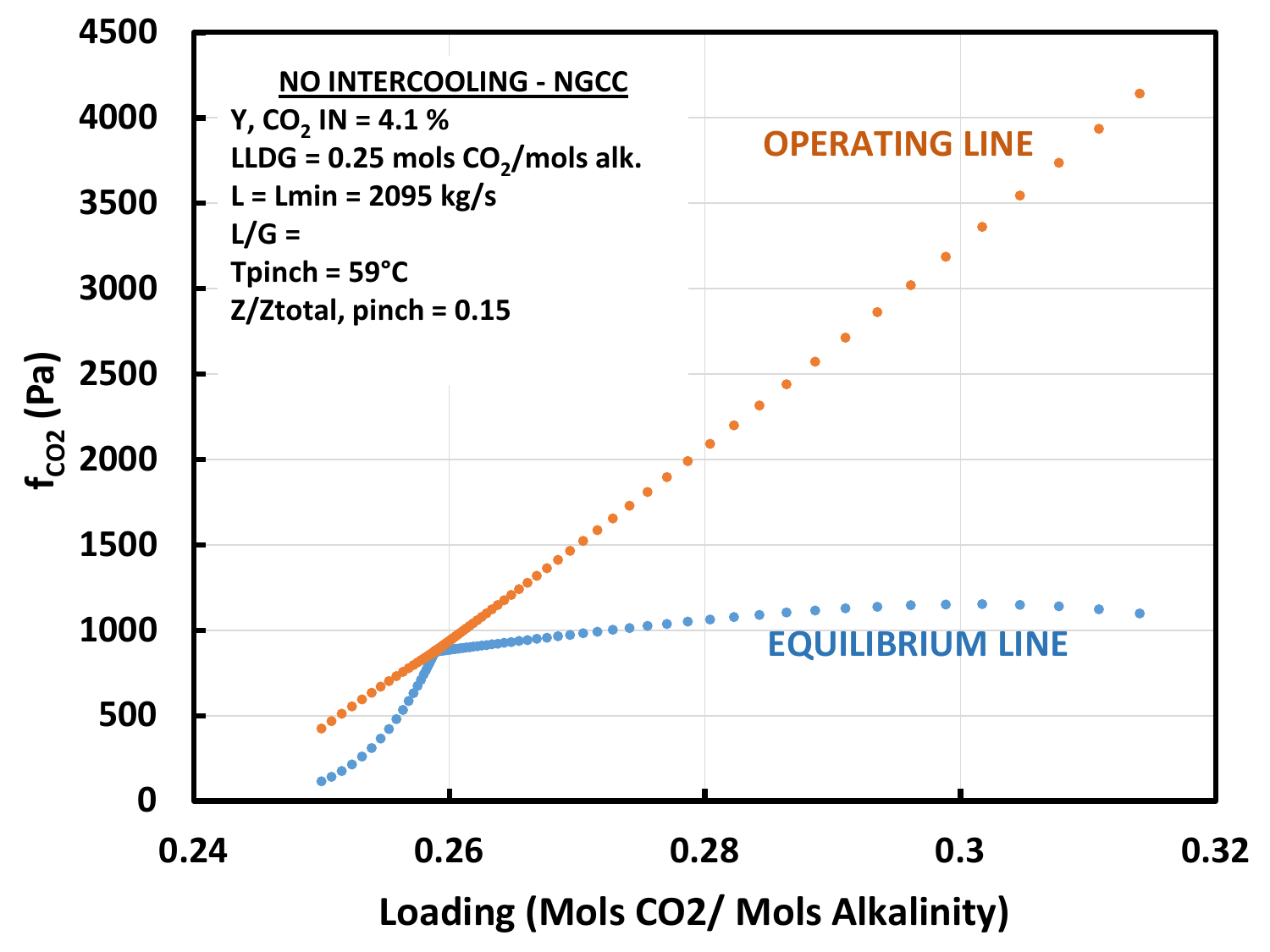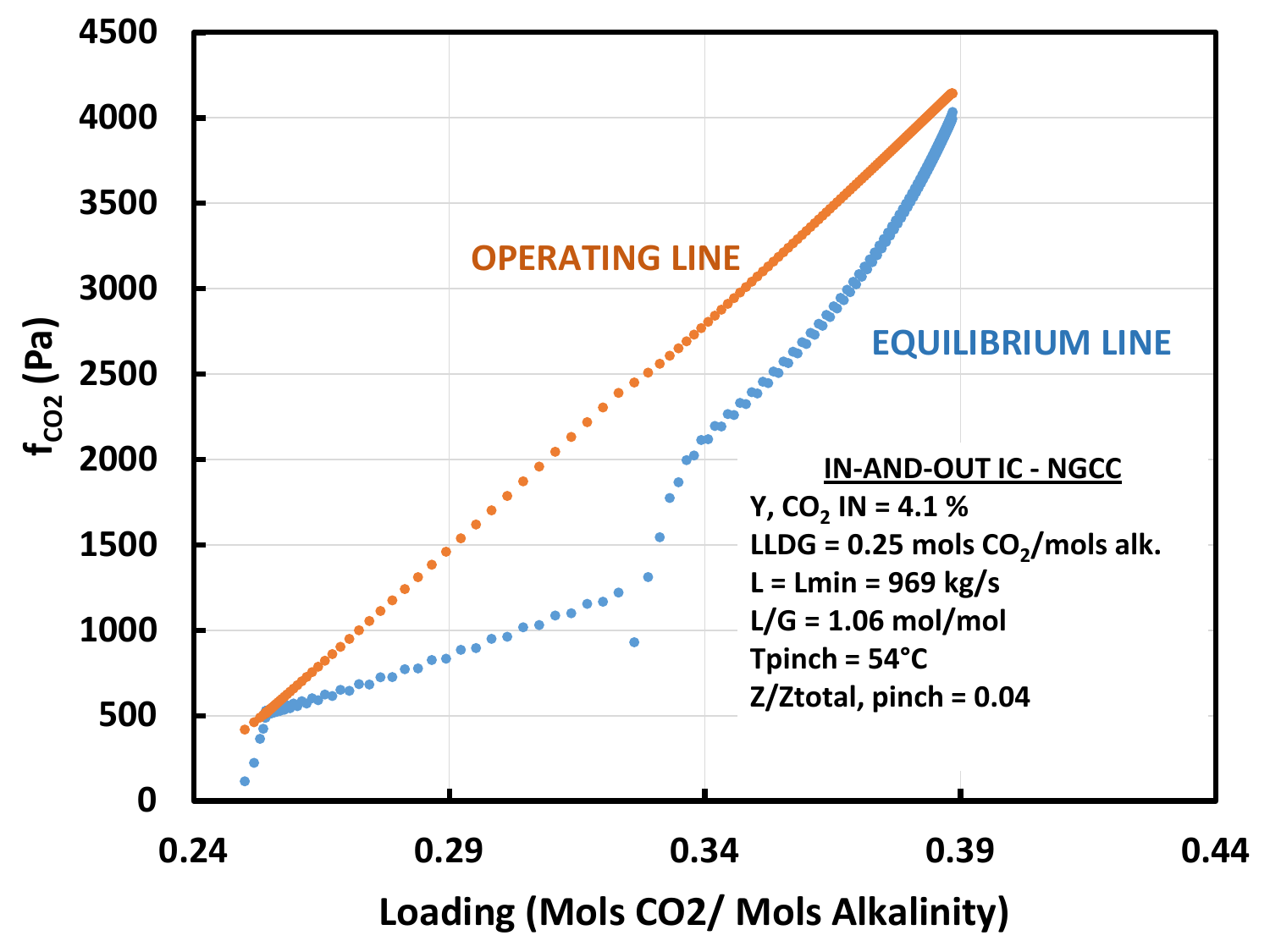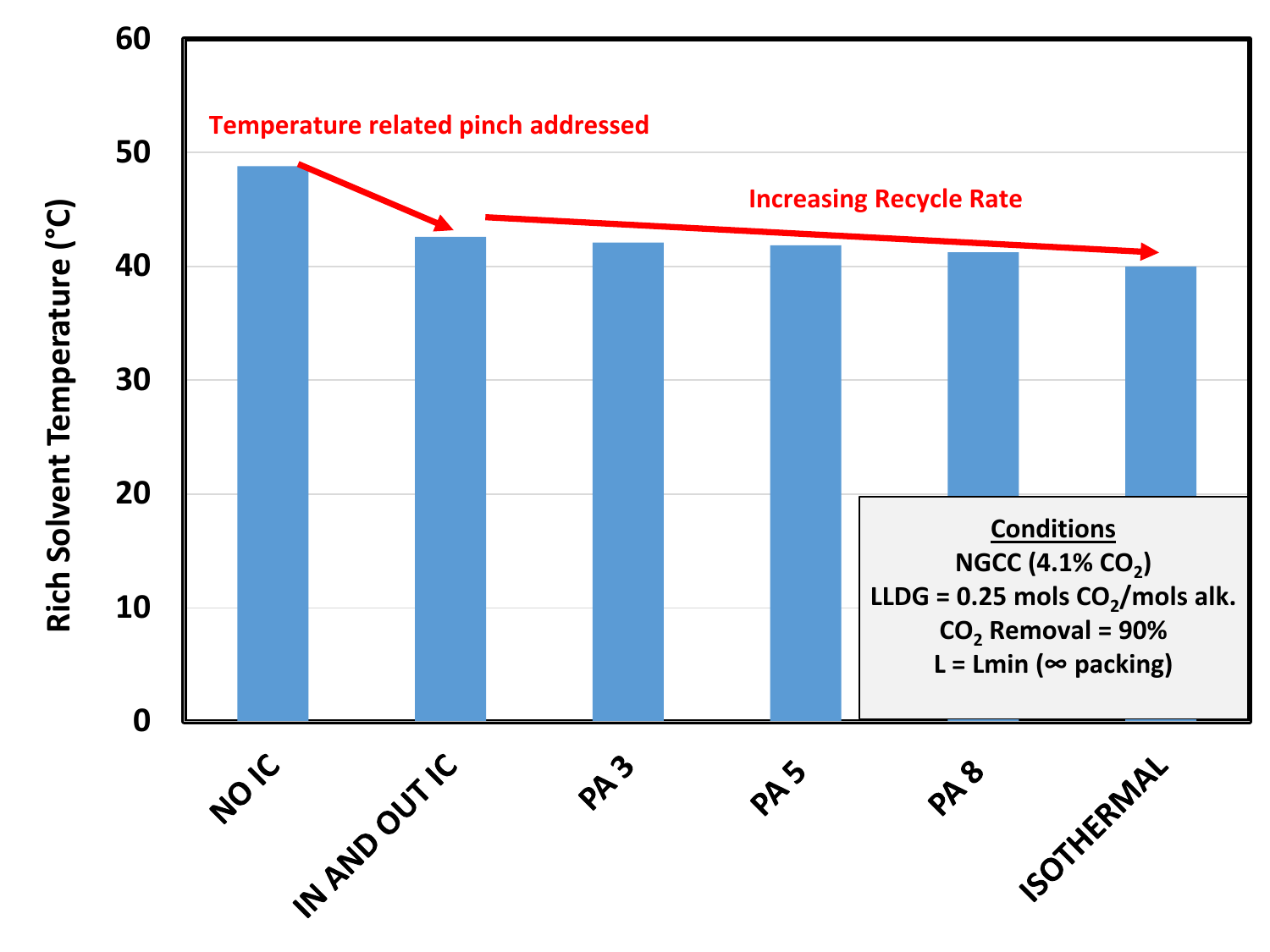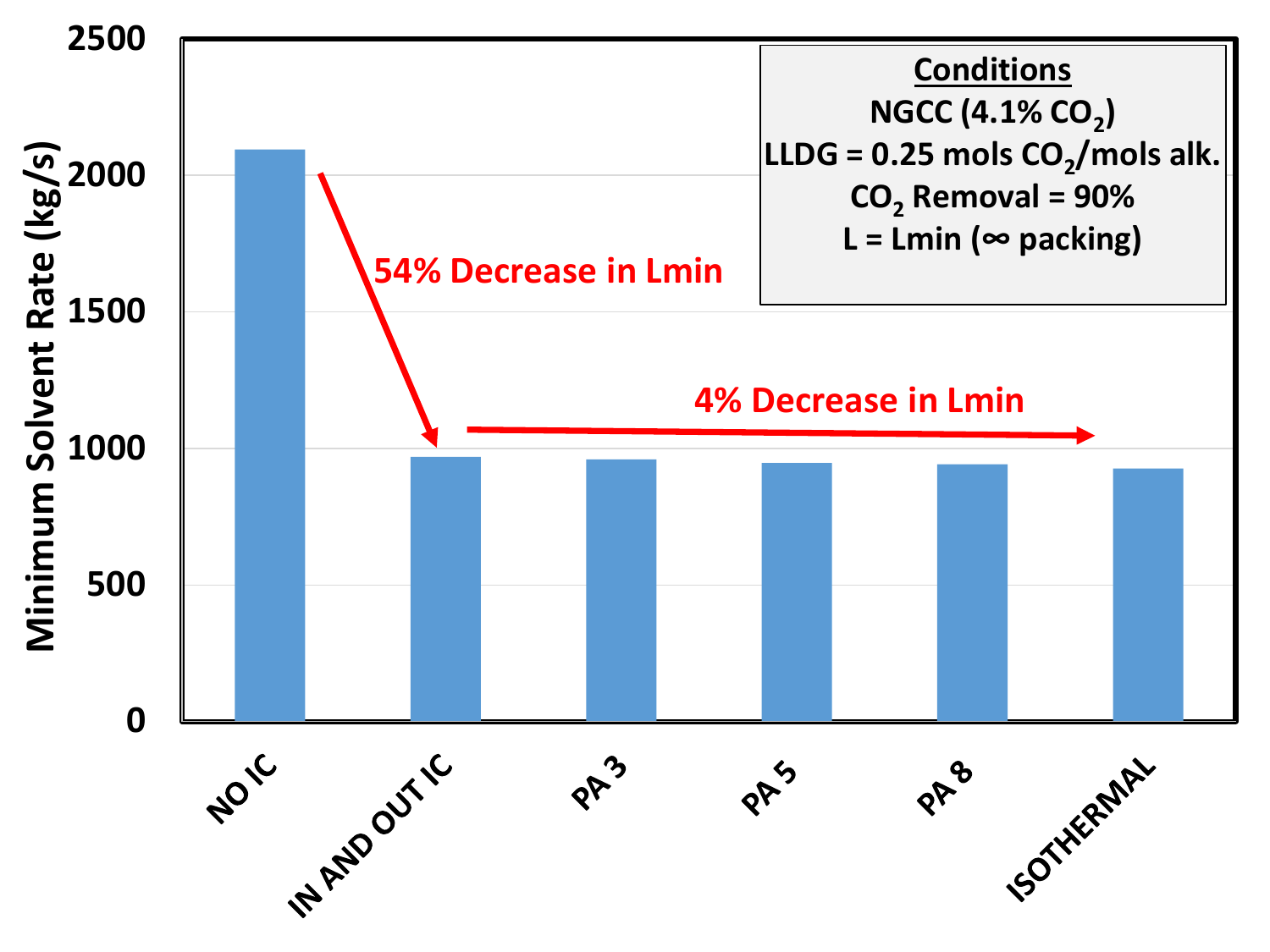Mass Transfer Effects

 $a_p$ 

$$
\frac{k_L}{D_{AB}^{0.5}} = A * \left(\frac{u_L}{a_P}\right)^{0.63} (M_p)^{0.54} (\mu_L)^{-0.5}
$$

$$
\frac{a_e}{a_p} = A * \left(\frac{u_L}{a_P}\right)^{0.16} (g)^{0.04} \left(\frac{\rho_L}{\sigma}\right)^{0.12}
$$

\n- $$
u_L/a_p =
$$
 Liquid rate per perimeter (RECYCLE BENEFITS)
\n- $M_p =$  Mixing point density (function of packing geometry)
\n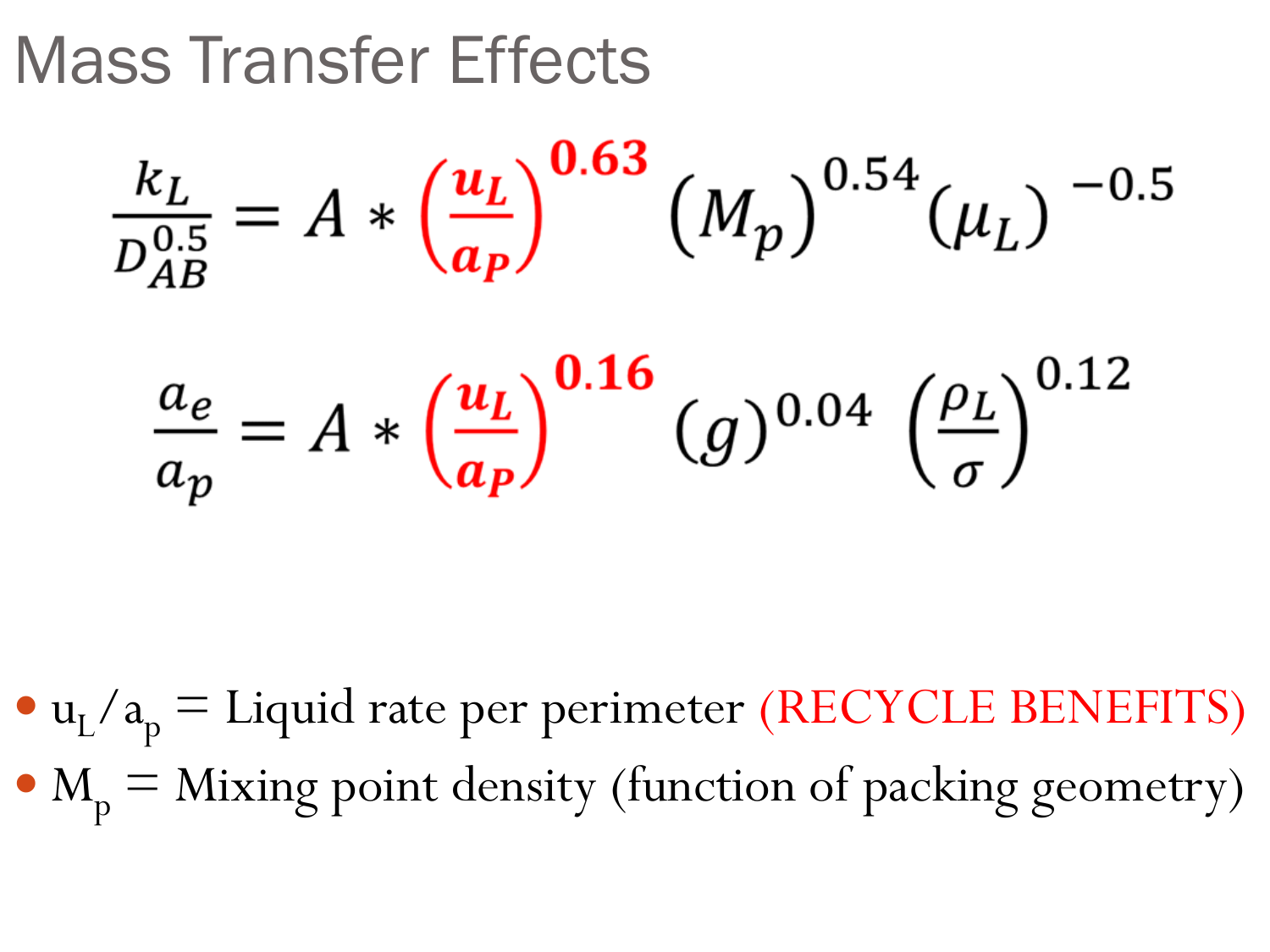Additional Mass transfer area ~f(Liquid load/perimeter)